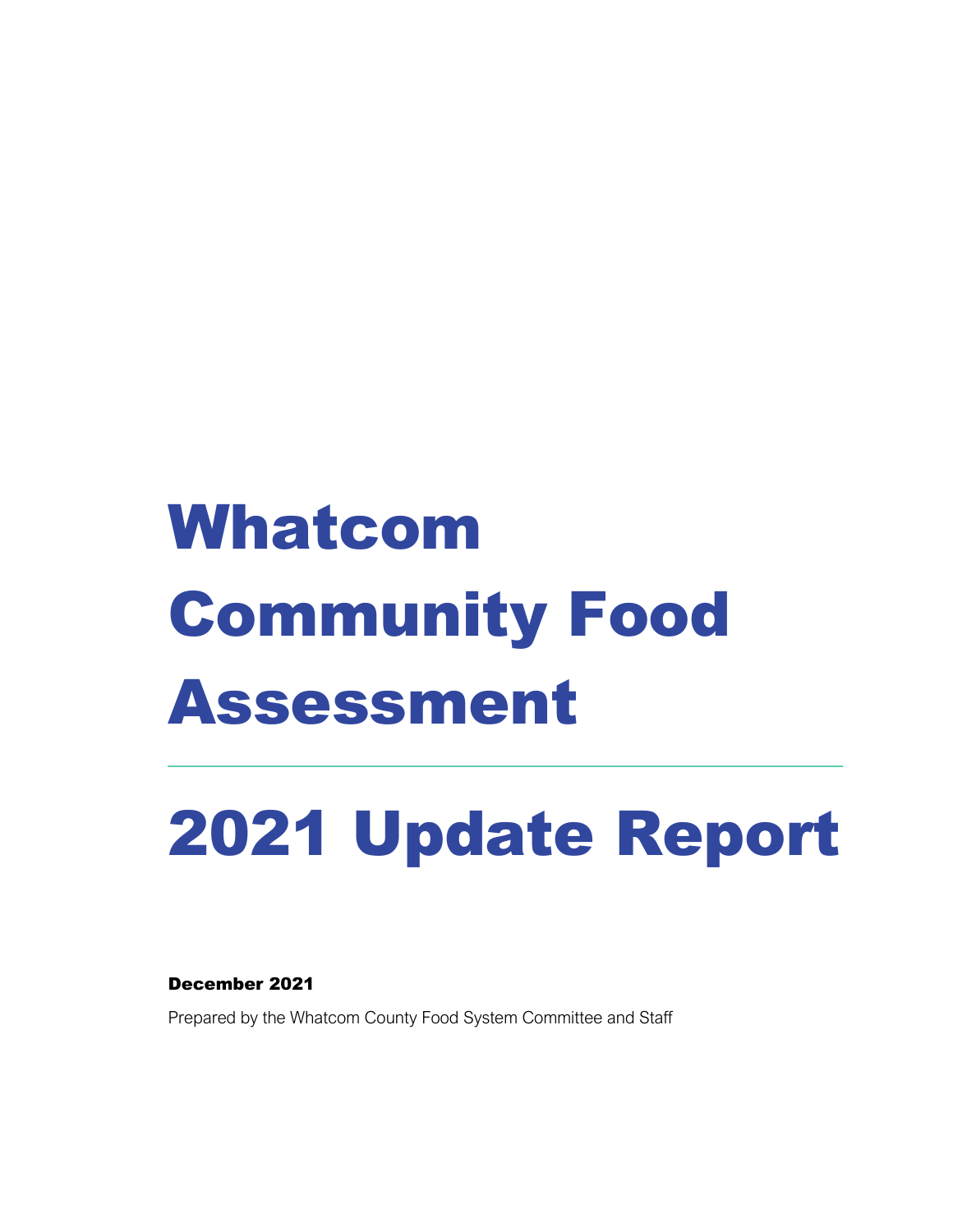# Table of Contents

| Appendix: Questions for Subject Matter Expert Interviews 35 |  |
|-------------------------------------------------------------|--|

# Acknowledgements

First and foremost, we must acknowledge that what settlers call Whatcom County is the ancestral homelands of the Coast Salish Peoples, who have lived in the Salish Sea Basin, throughout the San Juan Islands and the North Cascade Watershed, from time immemorial. We, the Whatcom County Food System Committee, as well as all residents in Whatcom County, extend our deepest respect and gratitude for our indigenous neighbors, the Lummi Nation and Nooksack Tribe, for their enduring care and protection of our shared lands and waterways.

# People who made this report possible:

- Members of the Whatcom County Food System Committee: *Adrienne Renz, Amber Noskoff, Andy Enfield, Jon Maberry, Kendall Whitney, Krista Rome, Mardi Solomon, Margaret Gerard, Maureen Darras, Nikki Oleson, Riley Starks, Riley Sweeney.*
- The Whatcom Food Network.
- All of our subject matter experts and reviewers.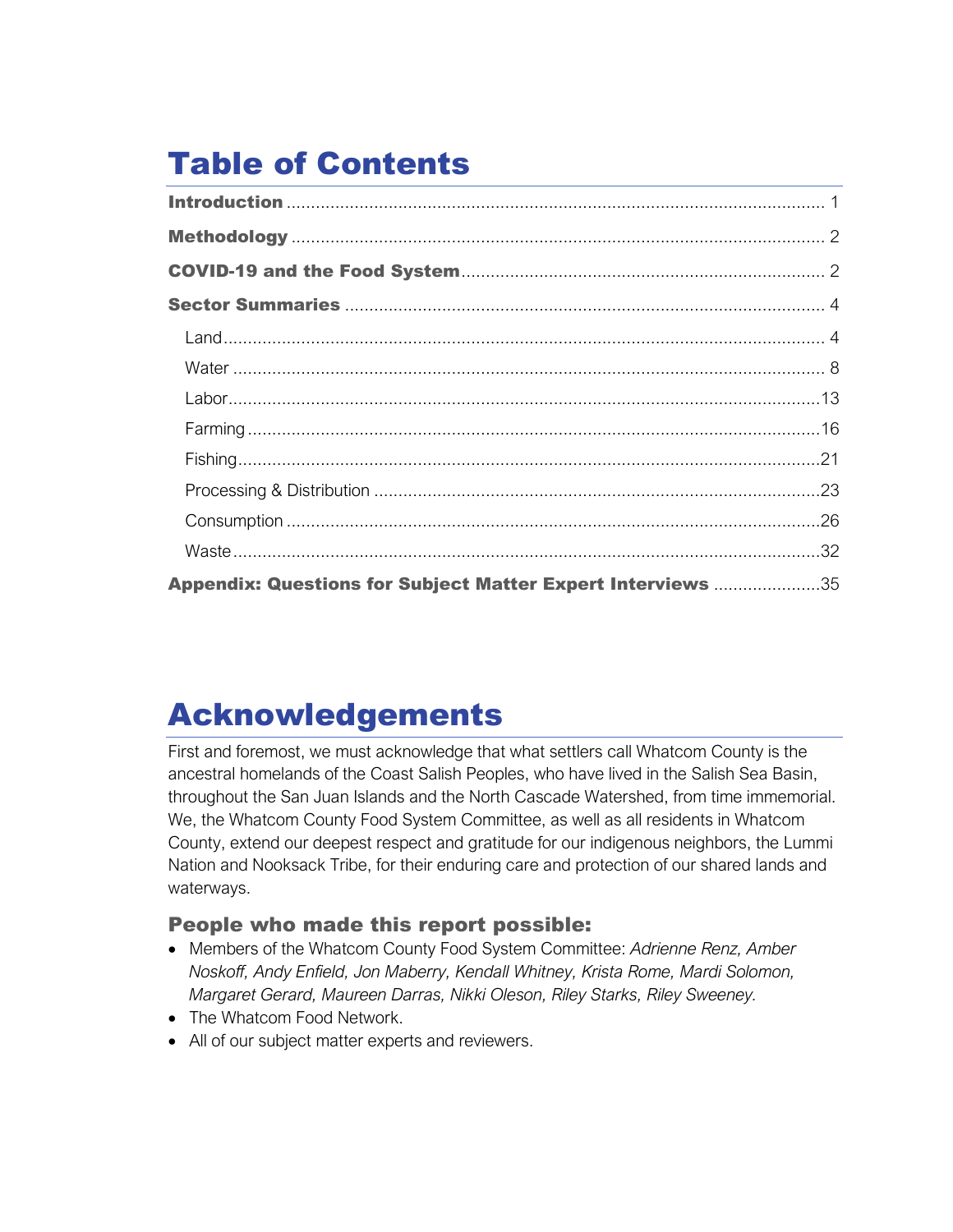# <span id="page-2-0"></span>Introduction

A community food assessment (CFA) is a way to understand how a local food system is working from multiple viewpoints within each sector and across all sectors – land, water, labor, farming, fishing, processing and distribution, consumption, and waste. It provides a snapshot of the challenges and opportunities within our local food system.

The first CFA was conducted by Whatcom County's Washington State University Extension beginning in 2007. In 2010, th[e](https://whatcomfoodnetwork.org/) [Whatcom Food Network](https://whatcomfoodnetwork.org/) (WFN) was formed to increase communication, coordination, and collaboration in our local food system. The WFN conducted the 2013 and 2017 CFAs, identifying a desire for a County-wide food system plan.

A food system plan is a long-range planning document that outlines goals and strategies to sustain and improve our local food system. In order to create a food system plan, we must know what the current landscape is in our food system. Updating this assessment is the first step in creating a food system plan.

This CFA process began in 2019. Most of the interviews conducted happened before March of 2020 and, therefore, do not include much about the COVID-19 pandemic's impact on our local food system. See the COVID-19 section for more on this.

We also recognize that we as a Food System Committee have inherent biases and limited scope. Constrained by time and resources, we were unable to interview and include all voices that represent the varied communities in Whatcom County. This document is a living document and is updated frequently. We hope to gain more insight and perspectives as we move through this process. It is important to acknowledge that we may have unintentionally left groups out of this process. As we strive to make the CFA more inclusive and comprehensive, we will work on building relationships and incorporating feedback with varying perspectives and community groups.

Finally, it is important to note that this CFA Update is organized by sector for the sake of clarity. However, categorizing the complexity of the food system may obscure the significant extent to which the parts of the food system interact and impact one another. The food system, like any system, is largely impacted by the strength of relationships and interdependence of each different part within the whole.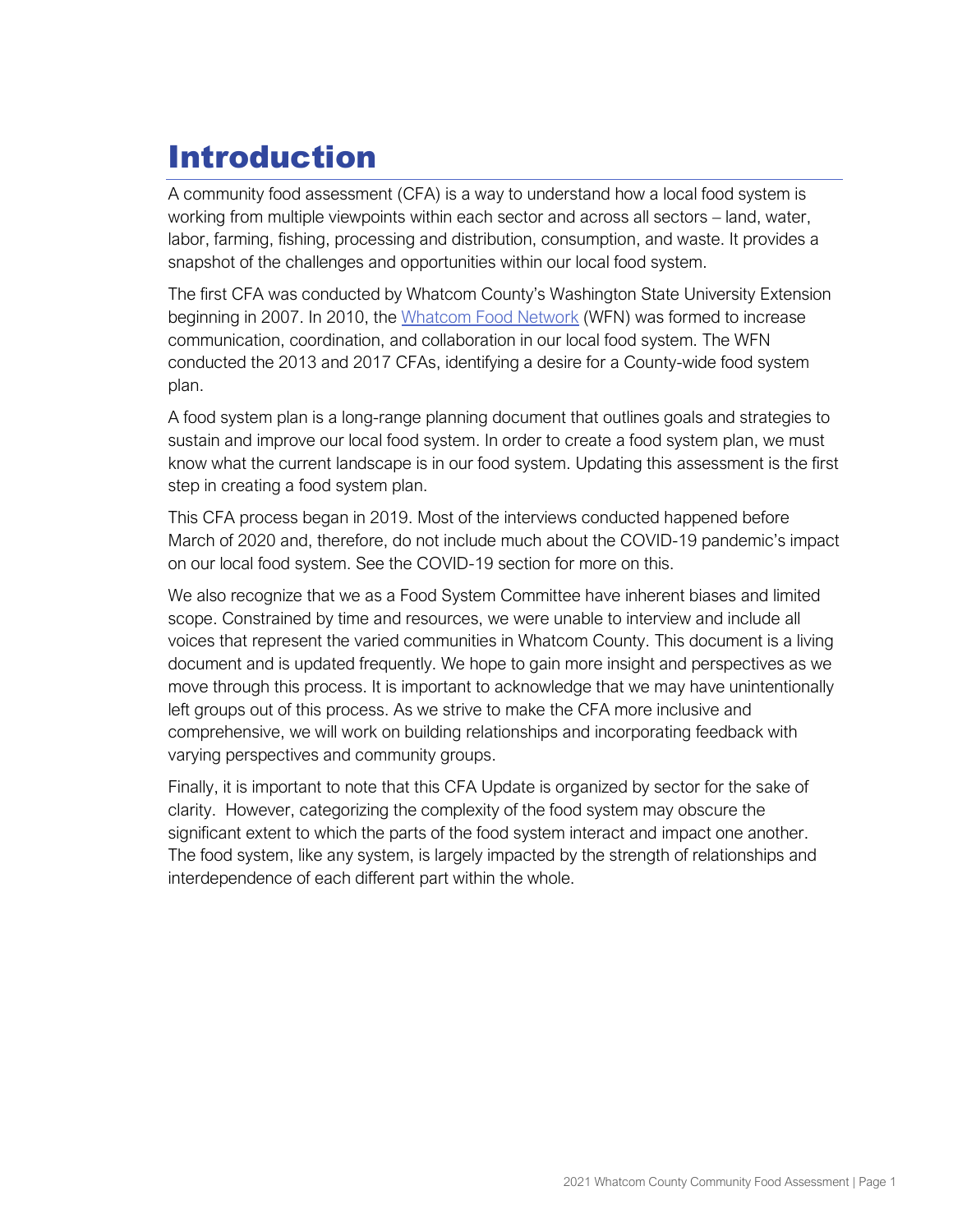# <span id="page-3-0"></span>Methodology

This Community Food Assessment is an update to previous CFAs, the most recent of which was produced in [2017 by the Whatcom Food Network.](https://www.whatcomcounty.us/DocumentCenter/View/54385/Community-Food-Assessment-2017) For this update, Committee members created a uniform set of questions (Appendix A) and brainstormed a list of sector Subject Matter Experts (SMEs). Each member, past and present, conducted several interviews using the set of questions. There were additional questions for some interviews, which are included in Appendix A. A total of 58 SMEs were interviewed, including some of the committee members.

Once the interviews were conducted, each committee member reported on their interviews, by sector, at Food System Committee meetings. The interview responses were compiled by committee members and staff and organized by sector. Drafts of each of the sector summaries were sent to all of the SMEs to review for accuracy. The draft was then sent out to the broader community for feedback.

This CFA is divided into nine sector summaries, which serve as a compilation of interviews and data. Each sector summary has Key Challenges, Key Developments, and Current Collaborations. CFAs in the past have had a section for opportunities, but the Food System Committee has decided to use the opportunities identified through interviews as a launching point for the food system plan.

# <span id="page-3-1"></span>COVID-19 and the Food System

The COVID-19 pandemic has greatly impacted our lives. While it created an opportunity for innovation in some parts of our food system, it has exposed and exacerbated numerous vulnerabilities. People across our food system have been heralded as "essential workers," yet existing structures did little to protect or support anyone in the supply chain. It may be impossible to quantify how this is impacting us locally, but we are still seeing supply chain disruptions and the cascading impact. The perception is that food distribution was relatively uninterrupted, but consumer panic-buying led to shortages of essentials like flour and pasta. Producers, such as dairy and commercial fishing industries, lost significant markets, with the closures of schools, hotels, and restaurants. Some producers were able to donate this excess food to overwhelmed emergency food providers, while others were forced to dump their product. Local sales producers faced new restrictions on how they could sell their food at local stands and farmers markets. Processing facilities and fishing vessels were host to some of the most significant COVID outbreaks. Laborers across the food system worked in unsafe conditions, with no guaranteed COVID testing and little or no financial support for sick time. Underlying this is the particular burden among Whatcom County's Hispanic and Latino/a/x population, which has [the highest case rate relative to population](https://www.whatcomcounty.us/3427/COVID-19-Data#AdWCDChts) of any race/ethnicity in the County. Structural racism within the food system has made this population particularly susceptible to both the disease COVID-19, as well as the impacts.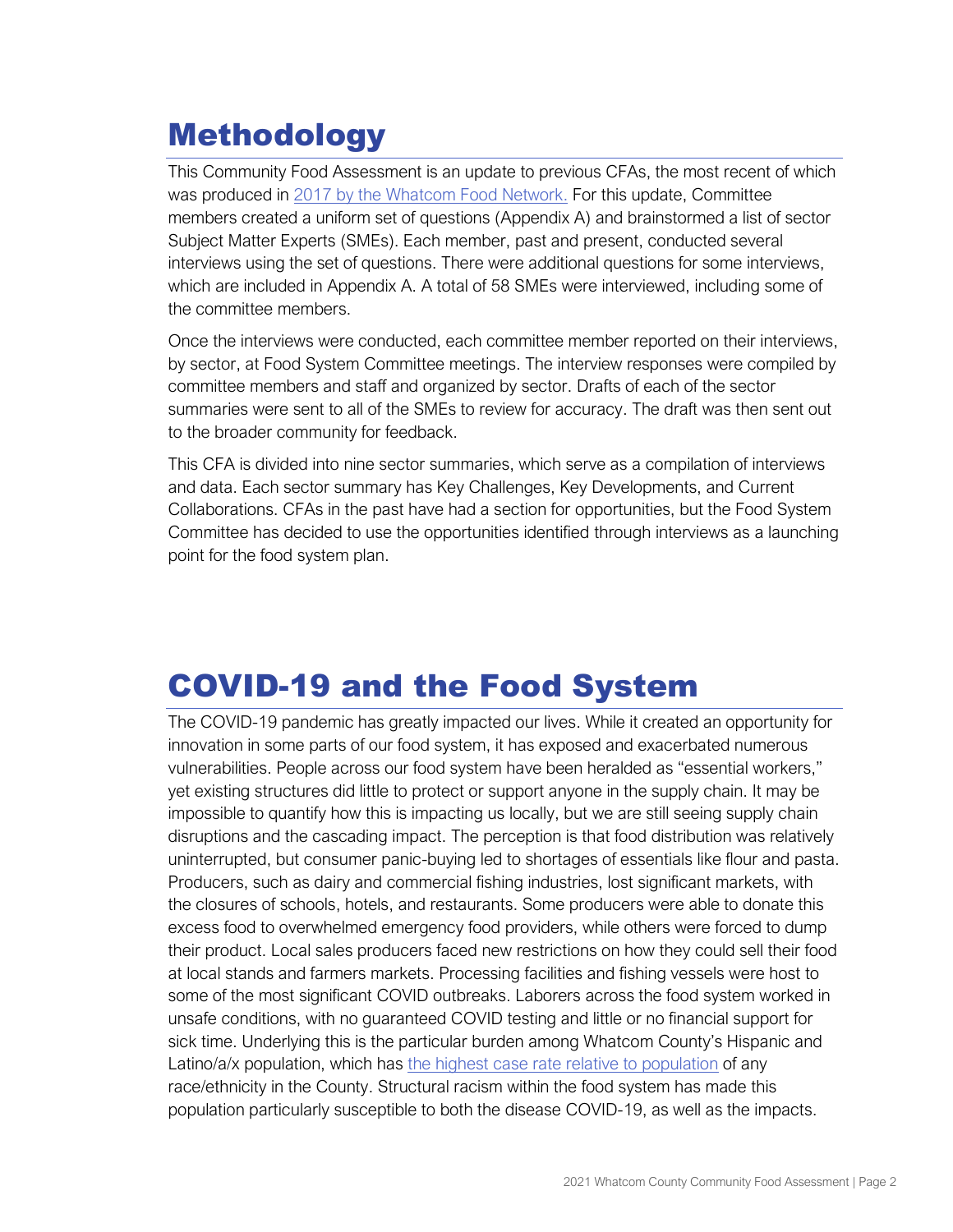Most of the interviews that informed this CFA were conducted before March of 2021 and do not capture the specific issues COVID created or exacerbated. The Whatcom Food Network hosted an online meetup in May of 2020. People across the food system shared how they were being impacted by COVID-19. The notes from that meeting can be found on [the Whatcom Food Network website.](https://whatcomfoodnetwork.org/forums/)

Recognizing there was a need for immediate action, the Food System Committee convened in the summer of 2020 to draft and send a list of recommendations for the Whatcom County Council. The recommendations referenced the Washington State Food Policy Forum's [Early](chrome-extension://efaidnbmnnnibpcajpcglclefindmkaj/viewer.html?pdfurl=https%3A%2F%2Fuploads-ssl.webflow.com%2F5f0507f9cf344a5f8752f27a%2F5f8f4f4cc482cc25f522a243_FPF%2520Early%2520Action%2520Implementation%2520Report%2520August%25205%25202020_final.pdf&clen=1188521&chunk=true)  [Implementation Action Report](chrome-extension://efaidnbmnnnibpcajpcglclefindmkaj/viewer.html?pdfurl=https%3A%2F%2Fuploads-ssl.webflow.com%2F5f0507f9cf344a5f8752f27a%2F5f8f4f4cc482cc25f522a243_FPF%2520Early%2520Action%2520Implementation%2520Report%2520August%25205%25202020_final.pdf&clen=1188521&chunk=true) as well as called on the County Council to commit to preventing outbreaks among some of our workers most susceptible to COVID, such as farmworkers. The Council did not respond or take the actions recommended in 2020. The Committee presented the recommendations before Council in April of 2021.

The Federal Government has provided substantial financial relief through a myriad of programs including direct financial relief, forgivable loans, and purchasing locally-produced foods for emergency food programs. The delivery and distribution of these resources has not been equitable, leaving several small agricultural and food retail businesses without adequate resources to stay open. This disproportionately impacted businesses owned by Black, Indigenous, and other people of color.

Strict regulatory measures and mass vaccinations are effective in slowing transmission rates, but this pandemic is far from over. The impacts of the COVID-19 pandemic will outlast the final clusters of cases. So far, CARES Act and American Rescue Plan funding were distributed across sectors, but there will continue to be support needed. The Food System Plan will consider some of these needs and work towards an equitable and sustainable future.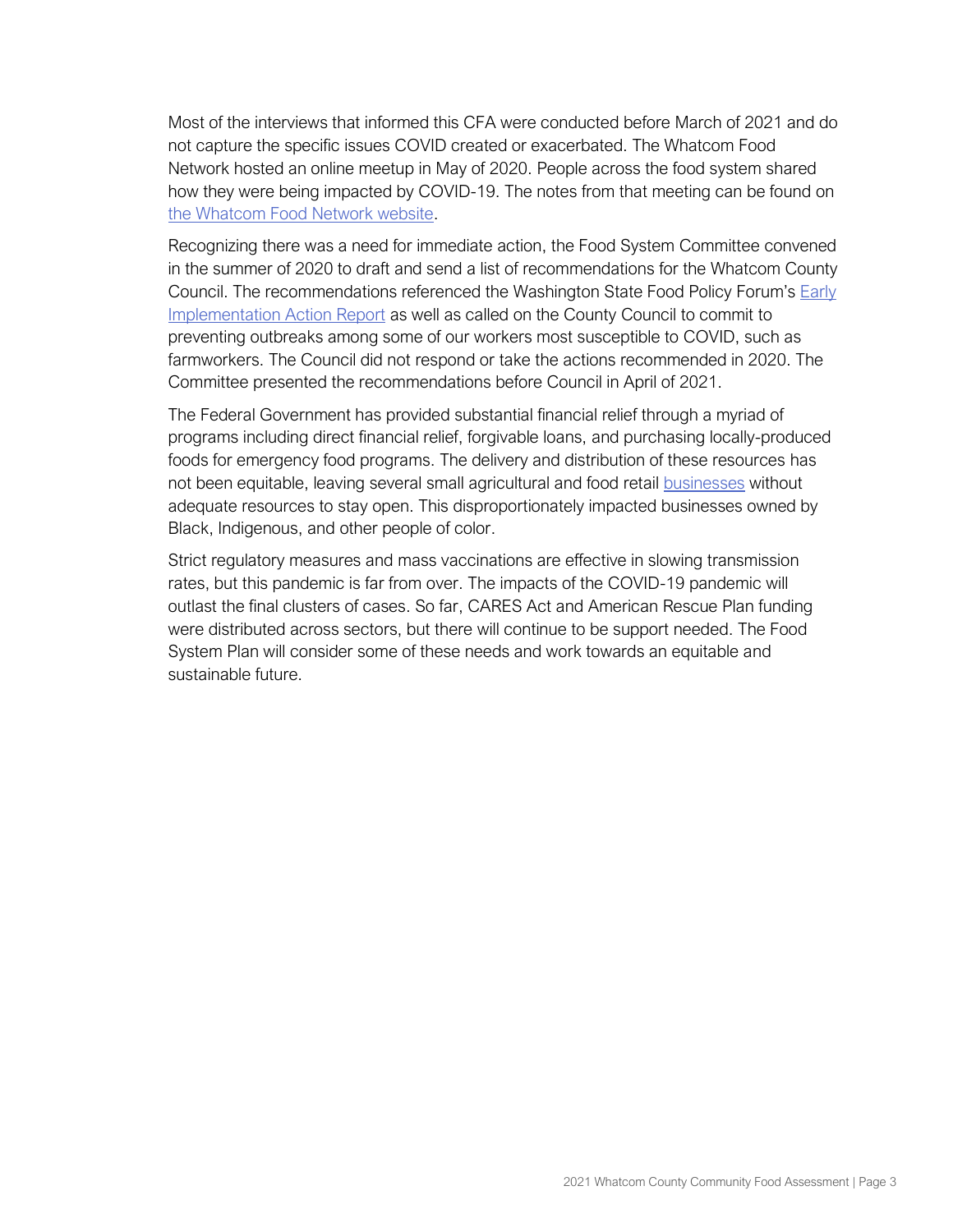# <span id="page-5-0"></span>Sector Summaries

# <span id="page-5-1"></span>Land

# **Key Developments**

#### Programs are in place to protect agricultural lands from development.

There are 86,054 acres of land protected by agricultural zoning in Whatcom County. The County has a 100,000-acre farmland preservation goal; however, no target has been set for local or organic farmland acreage. Land prices and development pressure continue to increase.

A total of 1,456 acres of farmland have been protected from residential development by Whatcom County's Conservation Easement Program (formerly called Purchase of Development Rights Program), through the removal of 179 development rights and placement of conservation easements on those properties.

Whatcom County was awarded approximately \$1.3 million in 2018 through the Regional Conservation Partnership Program for a project entitled Whatcom County Working Lands Conserving Watersheds. This is a partnership between Whatcom County, the Whatcom Conservation District, the Whatcom Land Trust, and the Ag Water Board to cooperate to strategically protect 650 acres of agricultural land through enactment of agricultural conservation easements. Money has not yet been received but the project is expected to run through 2023. Additional agreements for project funding exist between the County and the Washington Recreation & Conservation Office.

# Tools have been developed to mitigate some of the environmental impacts of farming.

The Sustainable Farms and Fields bill [\(SB 5947\)](https://app.leg.wa.gov/billsummary?BillNumber=5947&Year=2019&Initiative=false), passed by the Washington State legislature, addresses agricultural emissions by creating a grant program to incentivize farmers to adopt practices designed to sequester carbon or reduce emissions.

Since 2017, more agencies and organizations have supported and encouraged the use of the manure Application Risk Management (ARM) tools, and a greater number of farmers/landowners/applicators are using it to support good decisions around manure application. The inception of the manure text alert system for Whatcom County in 2018 has increased to over 120 users. It is one of the most popular tools we have for reaching folks immediately for weather and manure spreading advisories.

Another tool to mitigate environmental impacts is Whatcom County's Conservation Easement Program on Agricultural Lands. More info [here.](https://www.whatcomcounty.us/745/Farm-Plans)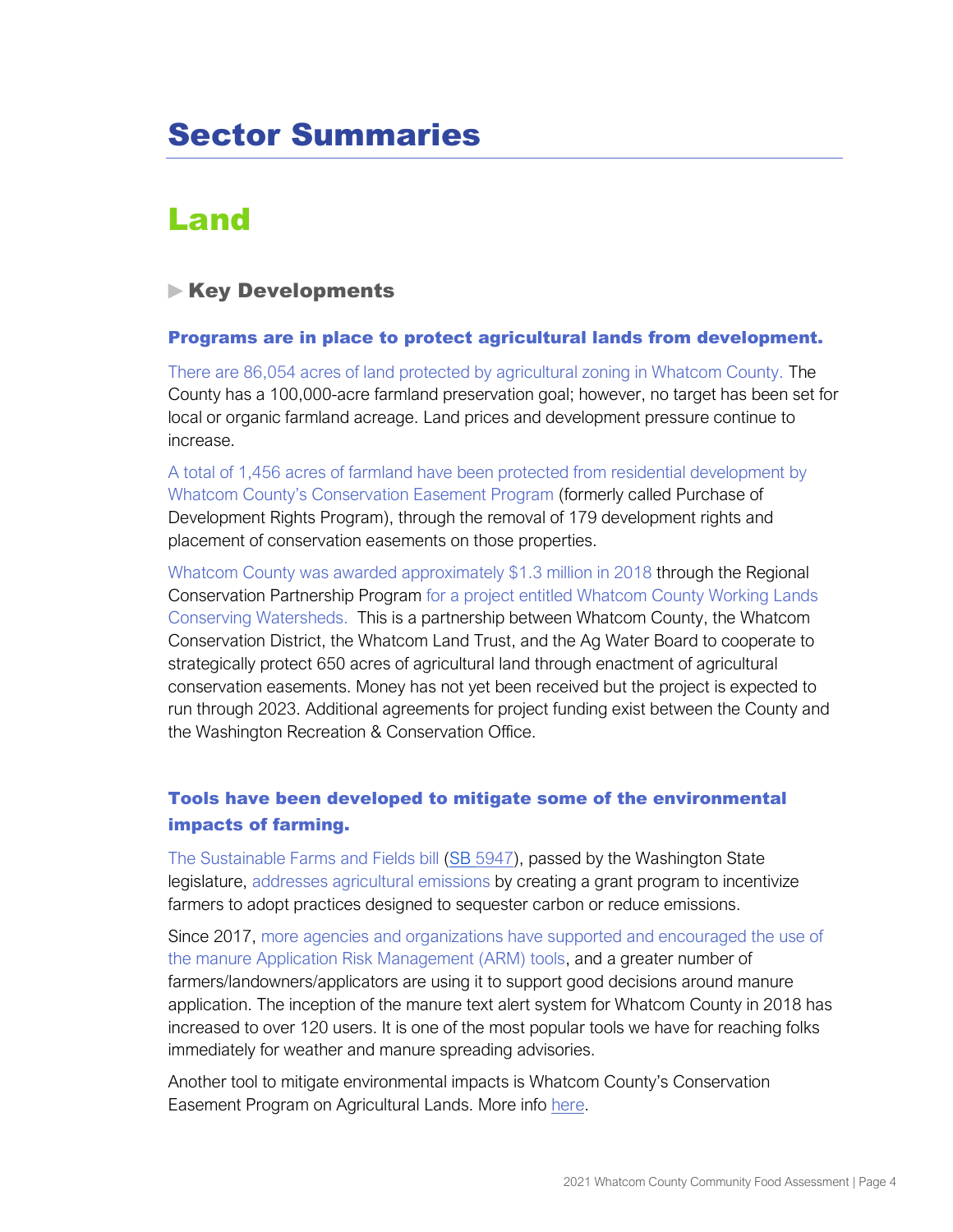# **Key Challenges**

#### Farmland is a constrained resource.

The rich agricultural land of Whatcom County is becoming more difficult to obtain and maintain as farmland for many reasons:

- Structural racism in farmland access is well-documented from racist loan practices to explicit deed restrictions, land is most difficult to acquire for Black, Indigenous, and people of color. In [Whatcom](https://www.nass.usda.gov/Publications/AgCensus/2017/Online_Resources/Race,_Ethnicity_and_Gender_Profiles/Washington/cpd53073.pdf) County, 90% of farmland acreage is owned by White producers.
- Available farmland is limited and costly Population increases, rural residential housing development and foreign investment in agricultural land have driven up the demand for land and land prices making farmland harder to find, conserve, and afford. In many cases, the cost of the land itself now far exceeds the ability to pay it off by farming. An additional challenge for small farms is the minimum 40-acre agricultural zoning requirement in Whatcom County. Access to capital for farmland development or purchase can be a barrier.
- Export crops dominate local agriculture The vast majority of Whatcom County farmland is occupied by commodity export agriculture, with most of that land planted as monocrop acreages of grass and corn silage for dairies, raspberries, blueberries, and to a much lesser extent, potatoes.
- Access to land with adequate water for irrigation is limited Significant farm acreage currently is irrigated without legal water rights, making these farms vulnerable to losing water access. Additionally, there are seasonal shortages of water in places where it is needed.
- There are competing needs for farmland There is conflict between preserving farmland (through buying up development rights) and the need for housing for smaller-acreage local market farmers in agricultural areas.
- Zoning is a coarse method for preserving land with good agricultural soils, thus there will always be properties with good soil that end up lumped in with residential, commercial, or industrially-zoned areas, leading to the loss of farmland.

# The impacts of climate change will reduce available land and water for agriculture.

Rising sea levels will reduce low-lying coastal farmland areas putting increased development pressure on upland agricultural acreage, further exacerbating land affordability and availability of farmable ground.

Increased flooding will decrease the amount of usable farmland in the Nooksack floodplain either due to erosion of land along river banks or because the land is too wet too late in the growing season.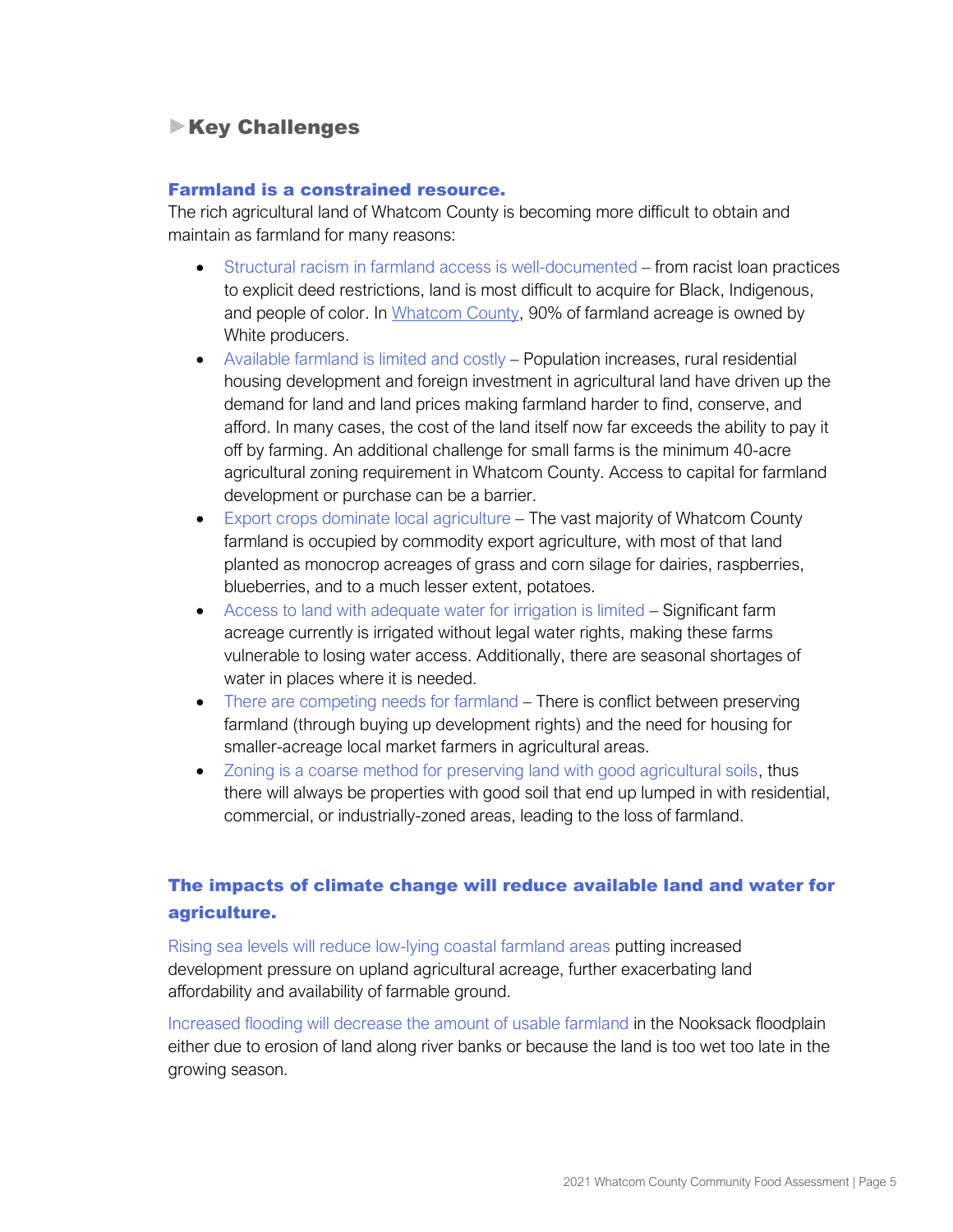Increasing drought is likely to cause a decrease in the productivity of farmland – During the 2015 drought in Washington, the state had \$633-\$733 million in economic losses.

# Goals and practices for soil conservation and maintaining soil health have not been widely implemented.

Few commercial farms use organic practices – Only 2% of Whatcom County farmers were Certified Organic, as of the 2017 Census of Agriculture. The vast majority of export crop farms are dependent on chemical fungicides, herbicides, pesticides and fertilizers 1) to meet the demands of the buyer; 2) to manage all of the pest and disease implications of growing a monocrop; and 3) to ensure profitability. These inputs, along with other soil management practices that disrupt and damage the soil's biodiversity impact soil quality for decades.

Goals for protecting soil health have not been set – Whatcom County has not set acreage goals for the following: 1) Organic acres; 2) reduced tillage acres; 3) acres using cover crops; or 4) acres growing food for local markets. This is important if we are to move forward towards better soil conservation and soil health of our farmlands.

## County policies are needed to address habitat loss and impacts on biodiversity.

Wildlife lacks places to reside, feed, and forage due to development, clearing, or fencing off of wild spaces, and lack of continuity in wildlife habitat corridors.

Wildlife-farm conflicts become more common as habitat encroachment increases.

Recreational impacts on wildlife and habitat are increasing due to population increases.

Loss of species and balance in the ecosystem is resulting in other species becoming pests.

# There is a need for more data to determine best practices for maintaining the health of farmland and water.

There are many questions under study that require further research to determine best practices. These include questions about nutrient application setbacks as affected by vegetative buffers, and pesticide application rates and the impacts of these chemicals.

# Current Collaborations

[Whatcom County Agricultural Advisory Committee](http://www.whatcomcounty.us/241/Agricultural-Advisory-Committee) (AAC) is composed of representative large and small-scale food producers, conservation organizations,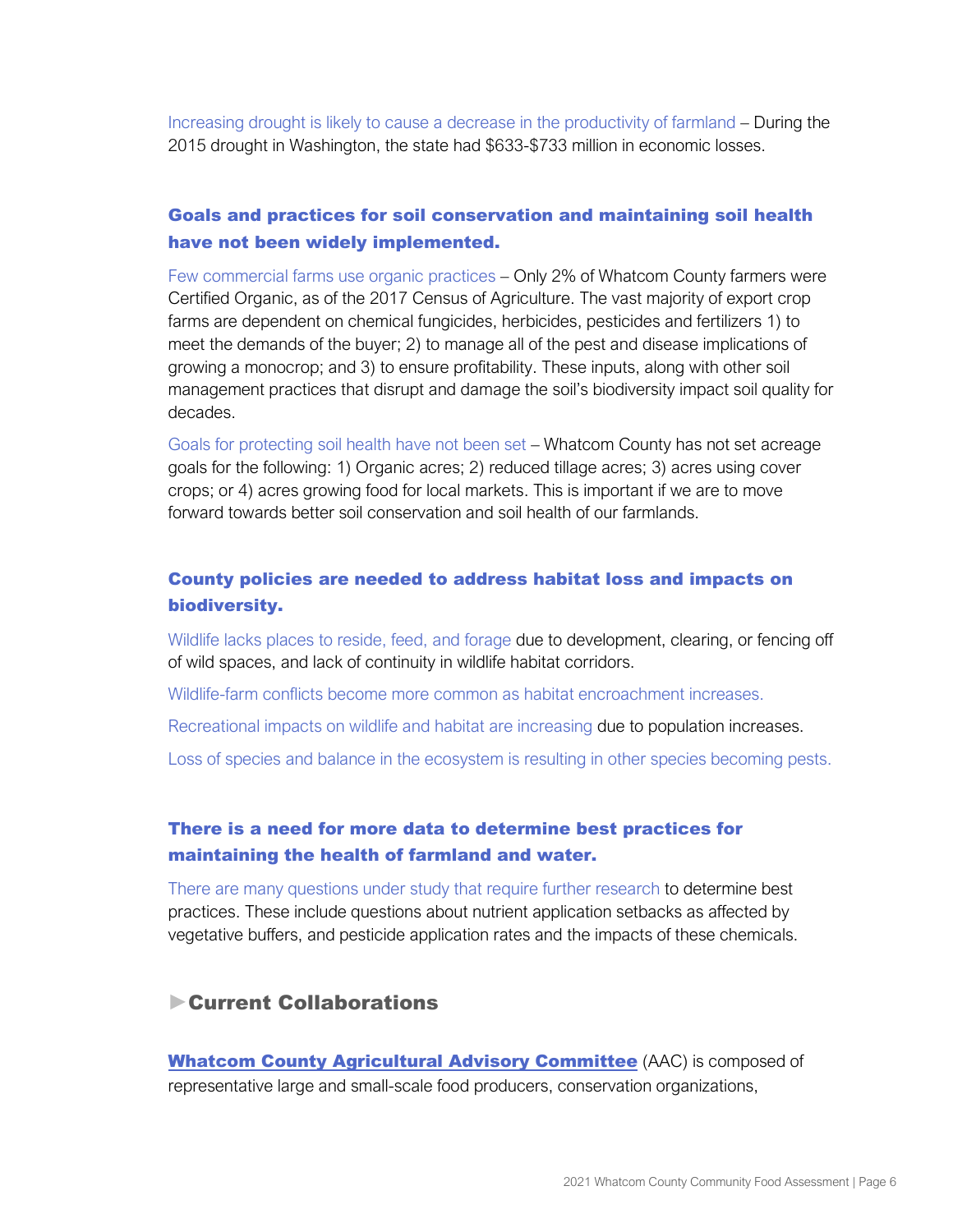educators, and others who provide the Whatcom County Council with reviews and recommendations on issues that affect agriculture.

[Whatcom Food Network](https://whatcomfoodnetwork.org/) is a network of people and organizations in the food system that aims to increase communication, coordination, and collaboration among local and regional food system-related organizations. Through online communication tools and Network events, organizations can share information, pursue projects of mutual benefit, and develop community initiatives to strengthen the local food system.

**[Conservation Easement Program Committee](http://www.co.whatcom.wa.us/573/Purchase-of-Development-Rights-Oversight)** provides oversight and evaluation for the Whatcom County CEP program, advising the County Council in the selection of eligible lands offered for permanent protection from conversion through development rights acquisition. To date, 1,456 acres of working farmland have been protected.

[Watershed Improvement Districts](http://www.agwaterboard.com/) (WIDs) are groups of farmers organized by watershed to represent the water needs of the agricultural community. There are six WIDs in Whatcom County: Bertrand, North Lynden, South Lynden, Drayton, Laurel, and Sumas.

[Whatcom Land Trust,](https://whatcomlandtrust.org/) Whatcom County, and the City of Bellingham have partnered to identify and establish conservation easements to protect properties with conservation value from development. To date, over 20,000 acres have been preserved throughout Whatcom County.

**[Puget Sound Conservation District Caucus](http://www.pugetsoundcd.org/PSCD-Caucus-Mission-Vision-Value-statements.html)** – The 12 Puget Sound Conservation Districts (including Whatcom) aim to bring uniformity to guidance and plans for the region in the areas of stormwater, restoration, livestock stewardship, and more. By working together as a caucus, they hope to increase the breadth and quality of available technical assistance.

**[Washington Soil Health Initiative](http://csanr.wsu.edu/program-areas/soil-health-initiative/)** (a partnership between WSU and WSDA) – During the 2019 Legislative Session, the Washington State Legislature appropriated \$250k as a proviso in both FY20 and FY21 to WSU to initiate the Soil Health Initiative, with specific language requiring WSU to establish the proposed Long-Term Agroecological Research and Extension (LTARE) site at the WSU Mount Vernon Research & Extension Center. This initiative is an ambitious plan that funds research, extension, and demonstration of soil health best management practices through a network of LTARE sites across Washington state's diverse agricultural systems.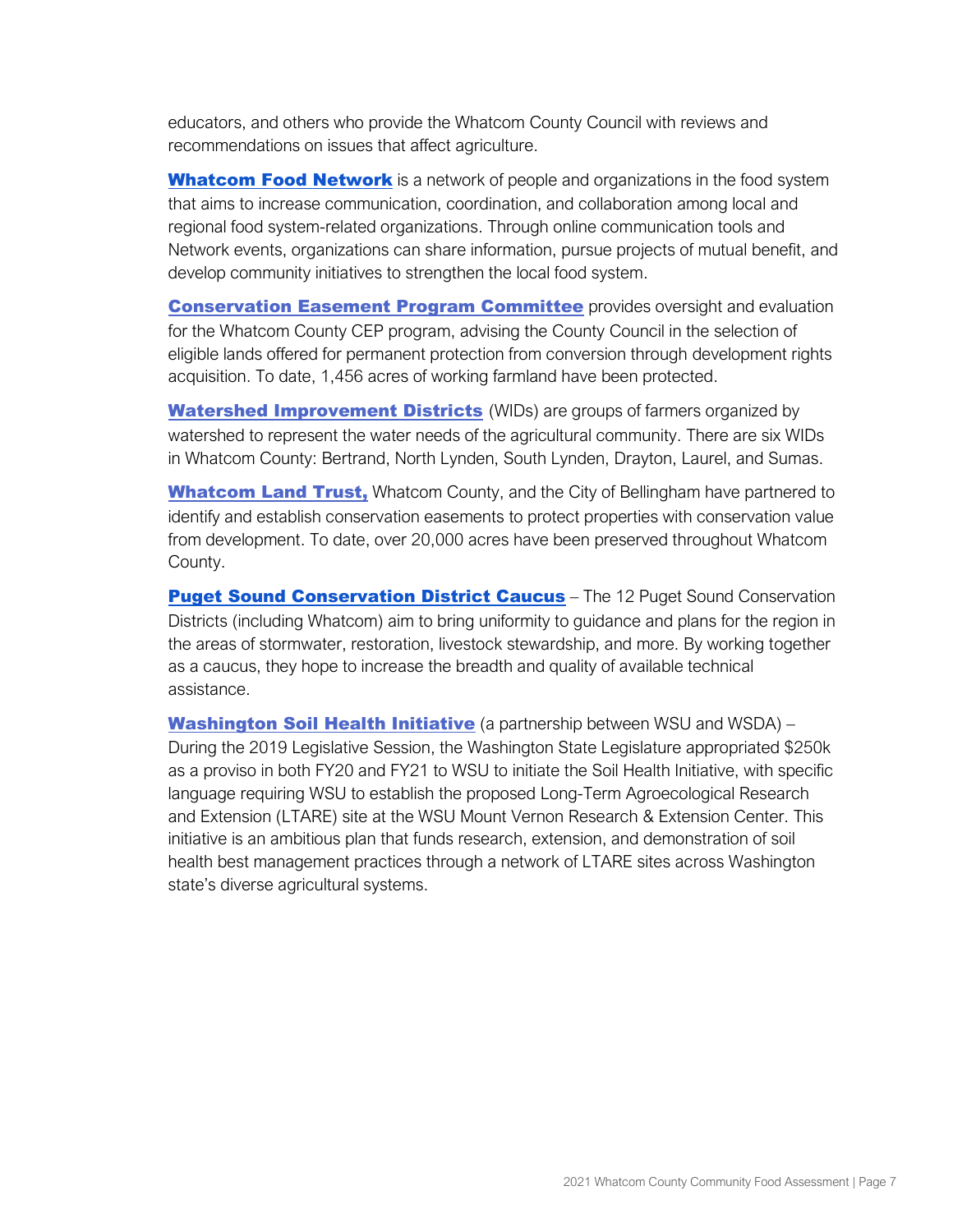# <span id="page-9-0"></span>**Water**

# **Key Developments**

#### The farming industry has adopted strategies to improve water health.

Manure Application Risk Management tools have been supported and encouraged by agencies and organizations. A greater number of farmers, landowners, and applicators are using these tools to support good decisions around manure application. The inception of the manure text alert system for Whatcom County in 2018 has increased to over 120 users. It is one of the most popular tools available for reaching folks immediately for weather and manure spreading advisories.

Advancements in farming application and practices – The Whatcom Conservation District launched a comprehensive and science-based manure Application Risk Management System in 2014 to help landowners determine better timing and placement of manure for water quality protection. Tools such as the Manure Spreading Advisory (MSA), MSA text alerts, ARM field assessment worksheet, and seasonal setback guidance, have provided manure applicators with a set of decision support tools to both educate and inform better decision making. Since its inception, the use of the tool, which extends throughout all of Western Washington and British Columbia, has been growing with over 500 views per month during high risk seasons. The use of the ARM tools has increased both accountability and flexibility and improved manure application timing and placement in Whatcom County.

# Government and public-private partnerships are working to improve water quality.

Since th[e](http://www.portagebaypartnership.org/) [Portage Bay Partnership](http://www.portagebaypartnership.org/) agreement was signed in January 2017, Watershed Improvement Districts have taken the lead on water quality improvement.

Shellfish Growing Area Upgrades:

- 129 acres in Birch Bay were upgraded in 2018 from "prohibited" to "approved" status, providing year-round harvest.
- Spring harvest restrictions were lifted in 2019 from Portage Bay shellfish growing areas for March, April and June. Harvest restrictions remain in place during October, November, and December.
- 765 additional acres of Drayton Harbor were upgraded in 2019 from "prohibited" to "approved" status.

The British Columbia-Washington Nooksack River Transboundary Water Quality Task Group (WQTG) produced final recommendations in summer 2018; recommendations led to the formation of the current 3-year transboundary Technical Collaboration Group (TCG), [t](https://www.whatcomcounty.us/DocumentCenter/View/42521/2019-07-31-NRTTCG-FNL)hrough July 2021. (See Year 1 report [here\)](https://www.whatcomcounty.us/DocumentCenter/View/42521/2019-07-31-NRTTCG-FNL)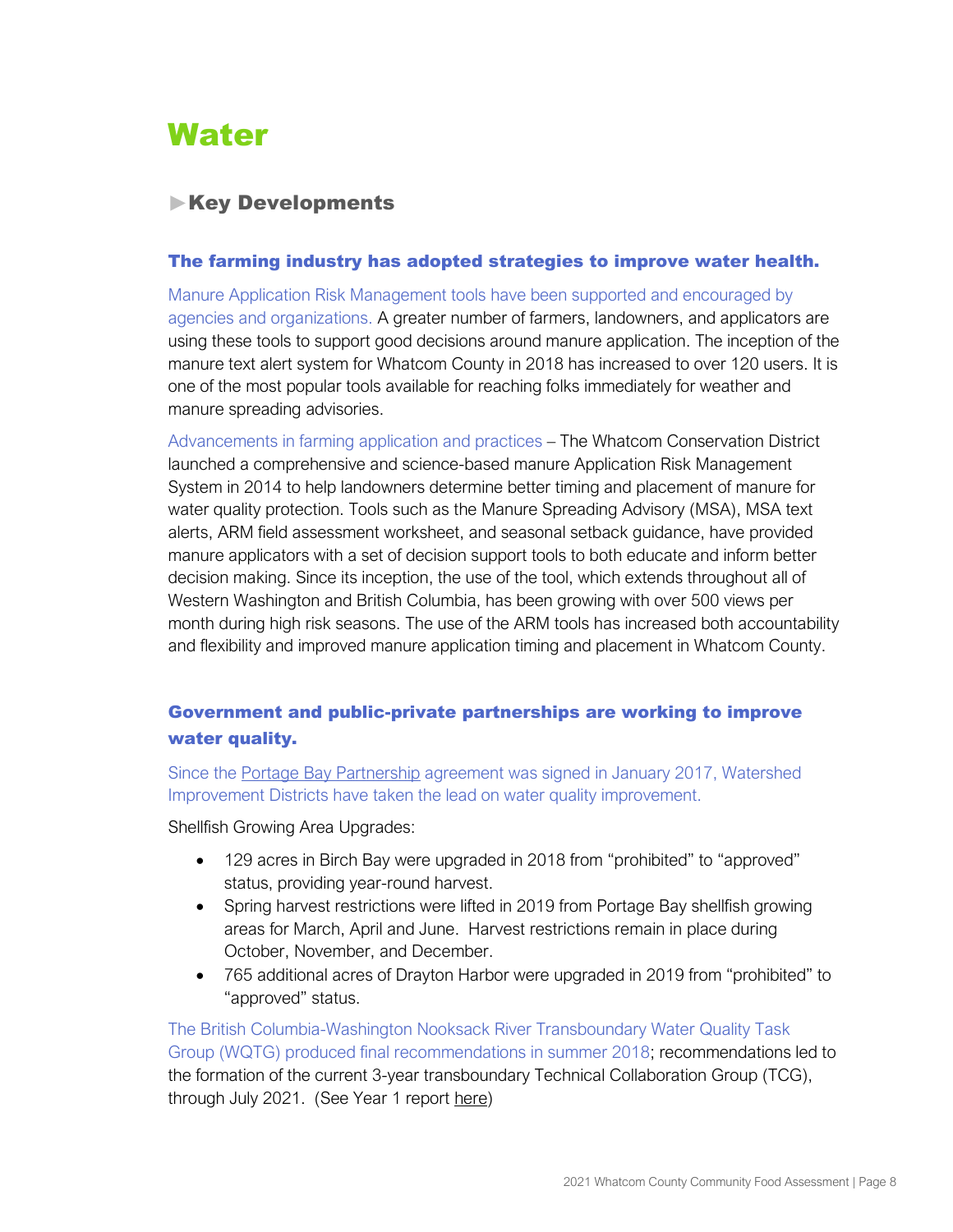#### New laws and management plans have been enacted to protect water.

The [Streamflow Restoration Law](https://app.leg.wa.gov/RCW/default.aspx?cite=90.94) was passed by the Washington State Legislature In January 2018. This law aims to help restore streamflow to levels necessary to support robust, healthy, and sustainable salmon populations while providing water for homes in rural Washington.

• The law clarifies how counties issue building permits for homes that use a permitexempt well for a water source. The law directs local planning groups to develop watershed plans that offset impacts from new domestic permit-exempt wells and achieve a net ecological benefit within the watershed. The Legislature appropriated \$300 million over the course of 15 years to help with implementation of projects that improve streamflow. The funds are available statewide and administered through a competitive grant program.

In 2020, the Department of Ecology (DOE) identified the Nooksack basin as one of two top priority watersheds for an [adjudication](https://ecology.wa.gov/Blog/Posts/November-2020/Adjudication-in-the-Nooksack-Basin). According to the DOE's website, an adjudication is: "a process that brings all water users in a watershed into one big court process that leads to full and fair water management by confirming legal rights to use water. The process legally and permanently determines everyone's water rights in that area. It creates certainty around water use and helps secure water for future use." In Spring, 2021 the state legislature included funding in the 2022-2023 operating budget to begin pre-adjudication work.

The [Whatcom County Coordinated Water System Plan](https://www.whatcomcounty.us/DocumentCenter/View/24740/2019---Whatcom-County-Coordinated-Water-System-Plan-CWSP?bidId=) was updated in August 2019 to include a Criteria for consideration in timely and reasonable disputes in future service areas.

There has been an increasing urgency around salmon and orca recovery in the past few years, including the creation of the Governor's [Southern Resident Orca Task Force](https://www.governor.wa.gov/issues/issues/energy-environment/southern-resident-orca-recovery/task-force)'[s](https://www.governor.wa.gov/sites/default/files/OrcaTaskForce_FinalReportandRecommendations_11.07.19.pdf) [final](https://www.governor.wa.gov/sites/default/files/OrcaTaskForce_FinalReportandRecommendations_11.07.19.pdf)  [report and recommendations,](https://www.governor.wa.gov/sites/default/files/OrcaTaskForce_FinalReportandRecommendations_11.07.19.pdf) and (locally) the revitalization of th[e](https://wria1project.whatcomcounty.org/) [WRIA-1 \(Nooksack](https://wria1project.whatcomcounty.org/)  [Basin\) Watershed Planning Unit.](https://wria1project.whatcomcounty.org/)

#### Research on water quality has garnered new attention.

New research on microplastics in water has increased the awareness of and concern for plastic pollution and human, as well as ecosystem impacts.

# **Key Challenges**

#### There are competing needs for water and a limited quantity available.

Ensuring sufficient water for land-based agriculture irrigation, stock drinking water, and facility wash down, as well as instream flow needs for fisheries, is an on-going challenge and source of tension between farmers and fisheries.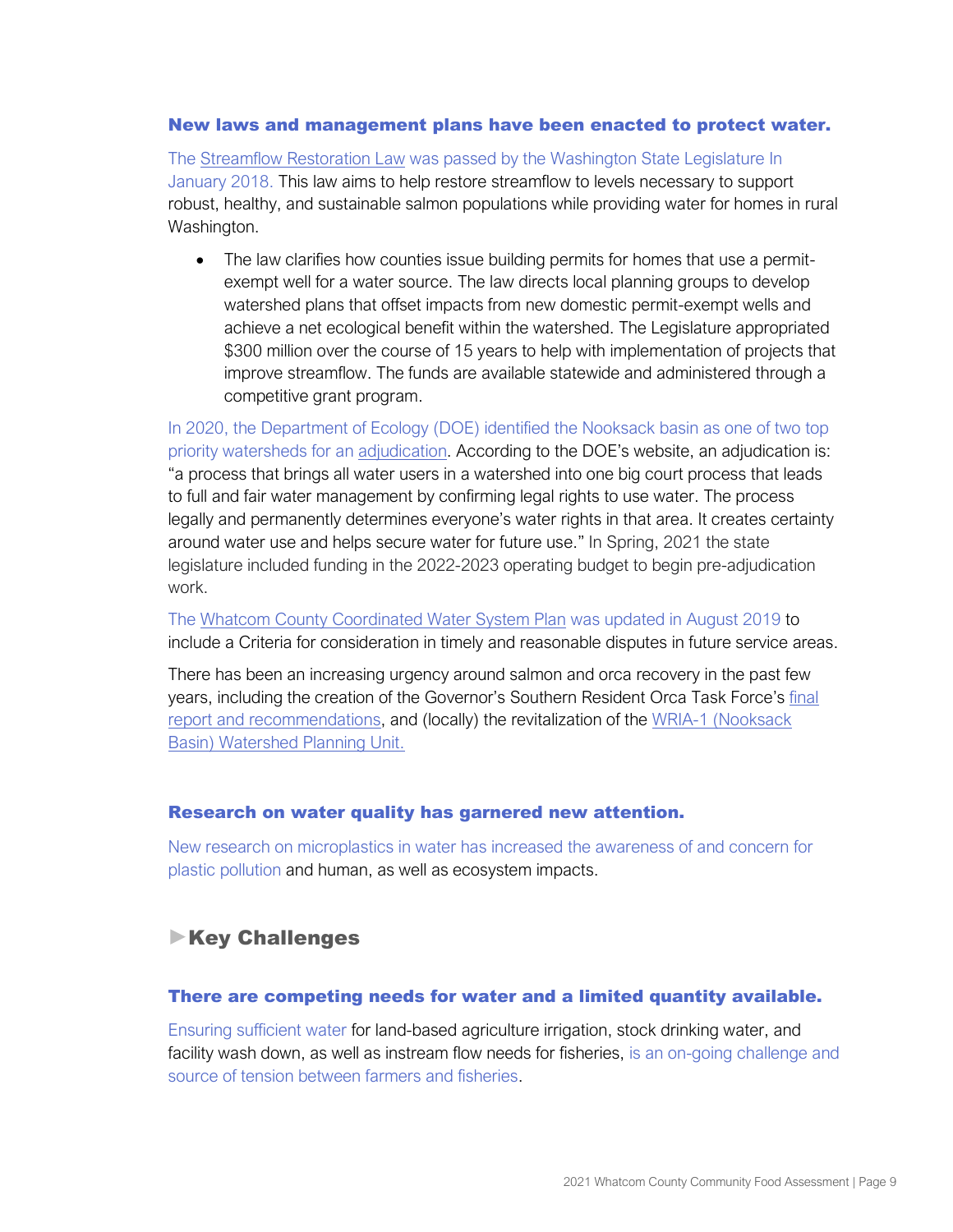Freshwater supply limitations include climate change projections which indicate a future of dry summers, more intense rainfall events in the winter, and decreasing snowpack, as seen in 2015, 2016, and 2017.

#### Water quality is being degraded by multiple sources of contamination.

Ground and surface water quality problems are serious in Whatcom County due to many types of contamination from multiple sources including fecal coliform from leaking septic systems, sewer lines, urban and rural stormwater runoff, agricultural runoff, and saltwater intrusion of groundwater from sea level rise.

- Fecal coliform runoff alters the dissolved oxygen in the Salish Sea through eutrophication from excess nutrients.
- Agricultural runoff includes chemical pesticides and fertilizers, manure runoff, and the occasional overflow of manure storage facilities.
- Chemical runoff impacts drinking water and aquatic species, some of which are local food sources.

Climate change also is impacting water quality with ocean acidification and warming water temperatures which negatively affect marine life.

# It is difficult for farmers to obtain an adequate, legal water supply in the form of a state-issued "water right."

The Nooksack basin is closed to new water rights due to the Nooksack Instream Resources Protection Program (also known as the Nooksack Instream Flow Rule). At least 50% of current agricultural operations in Whatcom County either do not have a water right or they are not operating in compliance with its provisions.

Most water rights are owned by commodity export farmers who grow water-intensive crops to serve export markets leaving the smaller farmers that serve local markets on the fringes, operating under the "industrial water use" exemption on private wells (limited to 1-2 acres), or using high-cost city water.

There is a lack of enforcement of unpermitted water use by regulatory agencies in WA State and Whatcom County.

In other places financial speculators are buying up water rights as an investment, which could happen in Whatcom County.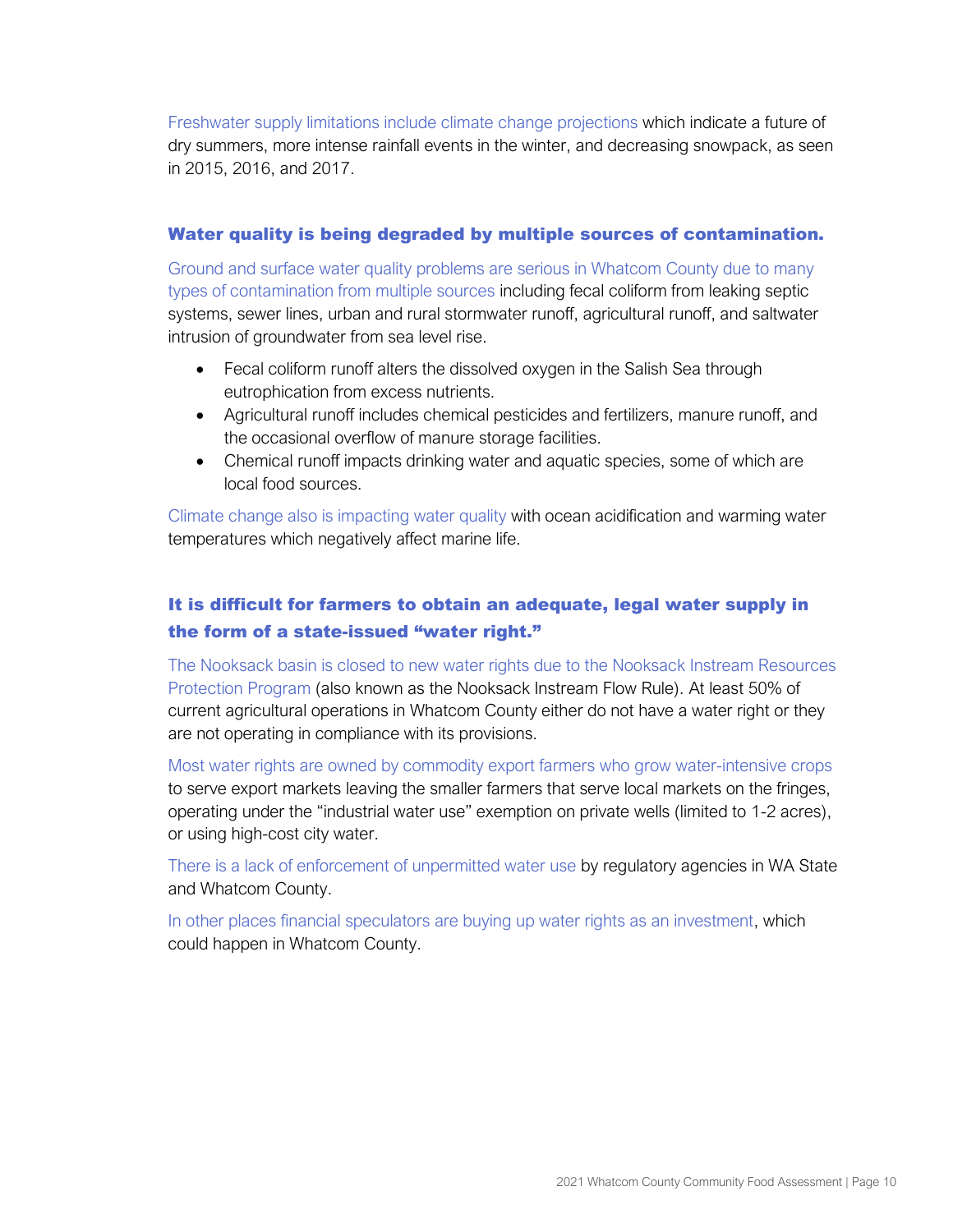# Current Collaborations

## [Whatcom County Water](https://www.whatcomcounty.us/1072/Water-Quality) Quality Program

[Whatcom Watersheds Information Network](http://www.whatcomwin.org/) - A network of organizations and individuals interested in marine and freshwater ecosystems education and outreach. They host an annual outreach event called Whatcom Water Weeks that has been held every September since 2012.

[Whatcom County Marine Resources](http://www.mrc.whatcomcounty.org/) Committee - Hosts their annual Speaker Series and symposiums which brings research to the community on key topics such as challenges surrounding water supply, climate change, and food supply for both marine and land-based systems. The focus is on adaptation to these challenges.

[Water Resources Inventory Area #1 \(WRIA](https://wria1project.whatcomcounty.org/) 1) Management Team and [Water Supply Group](https://wria1project.whatcomcounty.org/) – Initiating Governments (the Lummi Nation, the Nooksack Tribe, the City of Bellingham, Public Utility District No. 1 of Whatcom County, and Whatcom County) are working on tracking the linkage between groundwater and surface water, how wells impact surface water, and how to understand and reduce these impacts.

[Puget Sound Recovery Program](http://www.psp.wa.gov/salmon-recovery-status.php) and [Puget Sound Partnership](http://psp.wa.gov/) – The Partnership is working with watershed groups, which contribute creativity, knowledge, and motivation to implementing lasting solutions to the complex challenges facing salmon and Puget Sound.

**[WSU and Washington Sea Grant](https://wsg.washington.edu/)** – Washington Sea Grant (WSG) has served the Pacific Northwest and the nation by funding marine research and working with communities, managers, businesses and the public to strengthen understanding and sustainable use of ocean and coastal resources. Based at the University of Washington, WSG is part of a national network of 33 Sea Grant colleges and institutions located in U.S. coastal and Great Lakes states and territories.

[Lake Whatcom Management Program](http://www.lakewhatcom.whatcomcounty.org/) - In 1998 the City of Bellingham, Whatcom County, and Water District 10, now the Lake Whatcom Water and Sewer District, by Interlocal Agreement established the elements of the Lake Whatcom Management Program. The entities have funded and implemented projects annually to improve and protect the water quality of Lake Whatcom which is the drinking water reservoir for the City and the District. Project partners have included WSU Extension, the Sudden Valley Community Association, and property owners.

[Birch Bay Watershed and Aquatic Resources Management District](http://www.bbwarm.whatcomcounty.org/)

(BBWARM) has a Citizen Advisory Committee with five members appointed by the Whatcom County Flood Control Zone District Board of Supervisors (County Council).

[Abbotsford/Sumas International Task Force](http://www.env.gov.bc.ca/wsd/plan_protect_sustain/groundwater/aquifers/absumas.html) - A coordinated effort between British Columbia and Washington to ensure groundwater protection in the aquifer region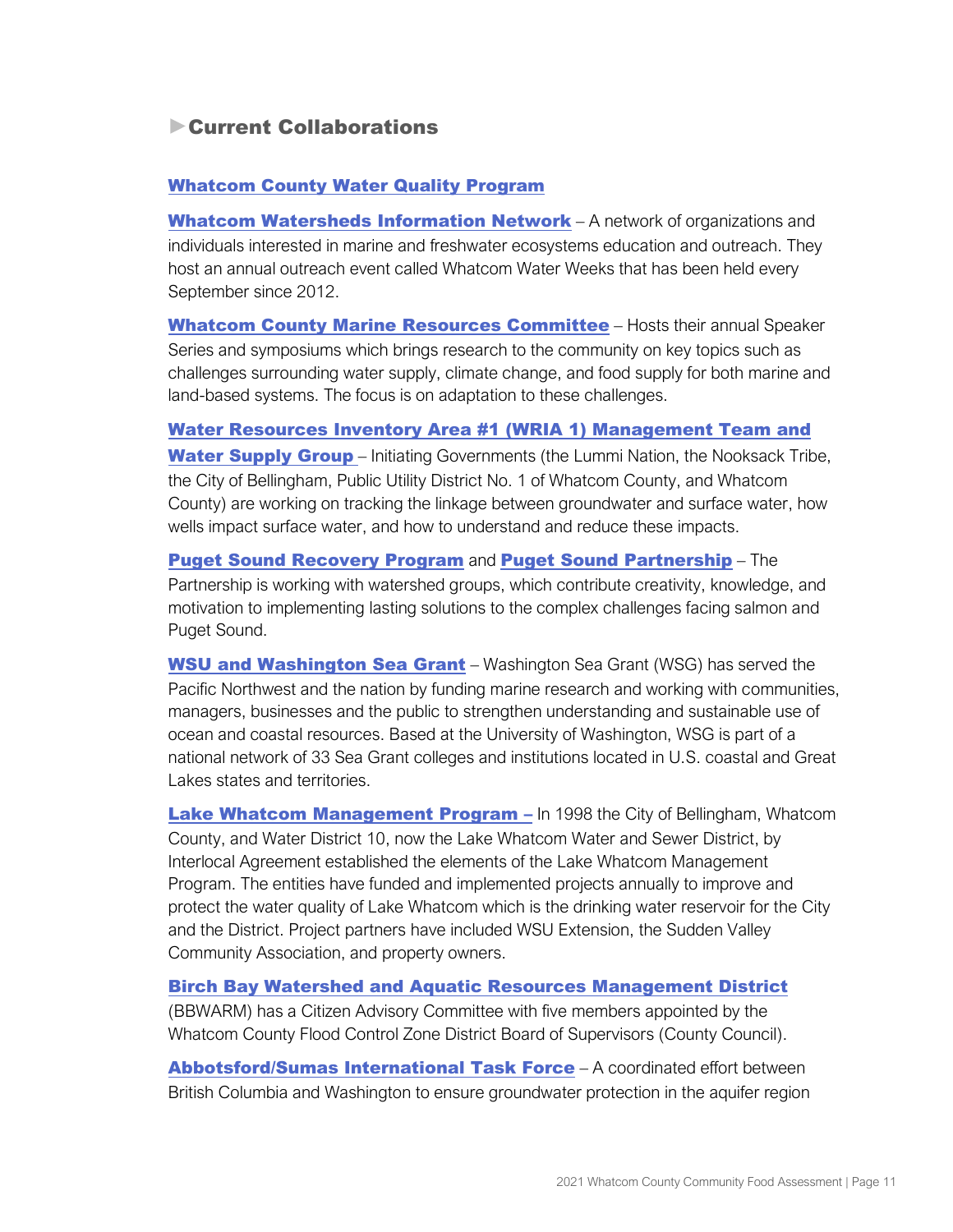across the common border between Canada and the United States based on the 1992 Environmental Cooperation Agreement.

[Ag Water Board](http://www.agwaterboard.com/) – All six Watershed Improvement Districts (WIDs) cooperate through an Interlocal Agreement to work together with coordination by the Ag Water Board. They focus on countywide issues that transcend the boundaries of the individual WIDs involving water supply, drainage, and water quality protection.

**[Tenmile Clean Water Project](https://tenmilecleanwater.org/)** – An independent, citizen-led group dedicated to improving the overall water quality in the Tenmile Creek watershed. Their goal is to bring the waters of the Tenmile Creek watershed into compliance with bacteria water quality standards, and maintain those clean water conditions. Main efforts include citizen-led water quality testing and educational speakers. This group is currently on hiatus.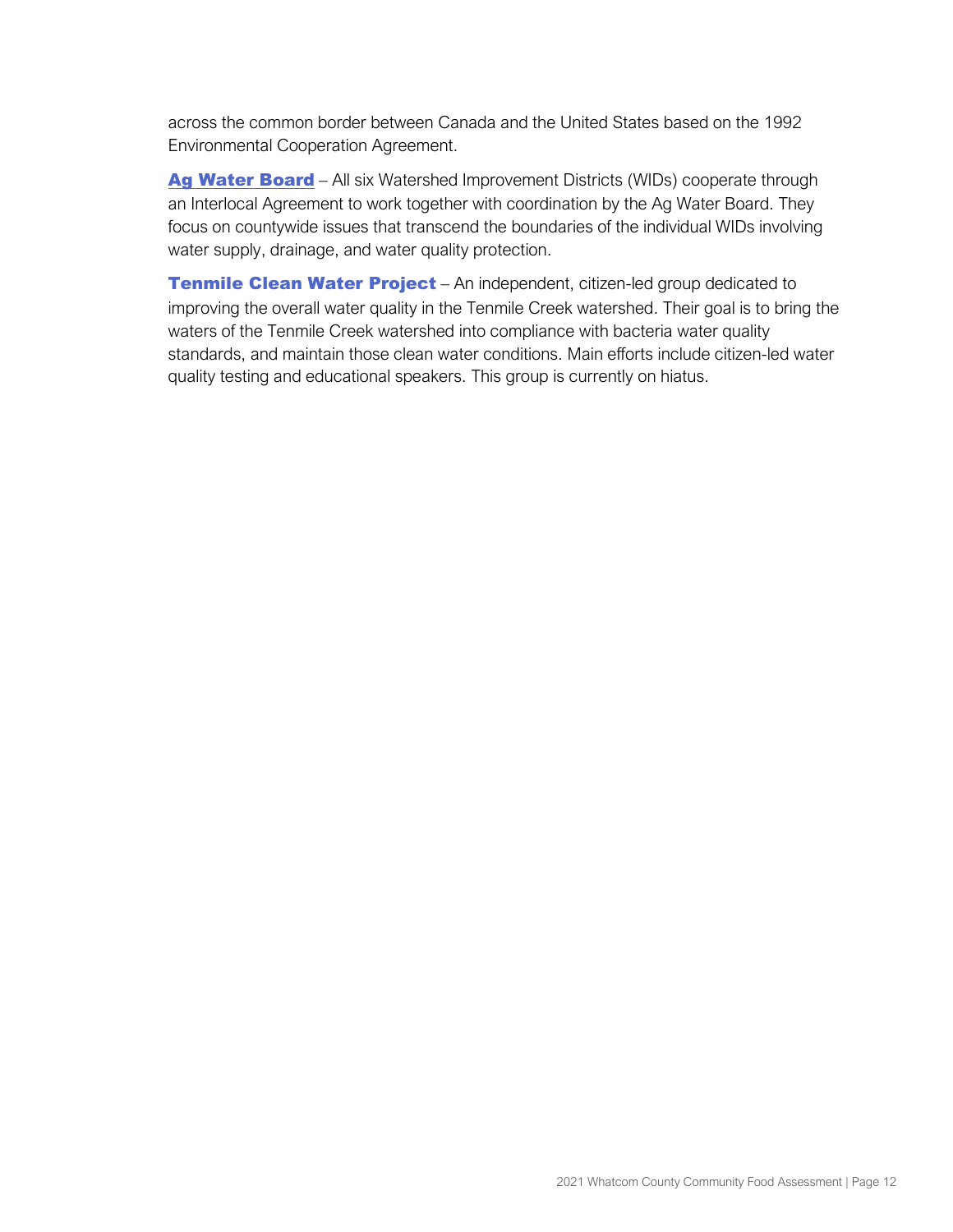# <span id="page-14-0"></span>Labor

# **Key Developments**

### Court cases and legislation protect workers' rights.

In 2020, [a](https://www.courts.wa.gov/opinions/pdf/962677.pdf) [Washington State Supreme Court Case](https://www.courts.wa.gov/opinions/pdf/962677.pdf) ruled that the decades-old overtime exemption for dairy workers violated the state's constitution.

The Governor signed [SB 5172](http://lawfilesext.leg.wa.gov/biennium/2021-22/Pdf/Bills/Senate%20Bills/5172-S.E.pdf#page=1) which went into effect in July 2021. This bill recognizes agriculture workers' right to overtime pay. Historically, they have been exempted from overtime pay.

In November 2021, Bellingham residents will vote on Initiative No. 2021-04: An Ordinance [regarding fair treatment of hourly-wage employees and gig workers,](https://peoplefirstbellingham.org/four/index.html) which outlines strategies for a fair work week and hazard pay.

[Familias Unidas por La Justicia,](http://familiasunidasjusticia.org/en/home/) a local farmworker-led union formed in 2016, continues to represent farmworkers in our region.

Bornstein Seafoods, a large processor, laid off dozens of unionized employees in 2019.

# **Key Challenges**

## Immigration policies impact food system workers in Whatcom County.

Immigrant and migrant workers make up a significant number of our low-wage food system workers in Whatcom County.

Federal immigration policies make it increasingly challenging for Latino/a/x farmworkers to safely, legally, and justly work in the U.S.

- Some employers use E-Verify to confirm documentation status of workers.
- Immigration and Customs Enforcement conduct raids of communities of workers.

#### The H2A Guestworker program is harmful to our food system.

The H2A Guestworker program provides temporary work permits to workers from other countries. This program is becoming more popular as a solution to growing political concerns about immigration. Only two Whatcom County farms currently use this program, but they employ over 700 workers. Local labor advocates note that this program is not effectively regulated and hurts workers across the food system.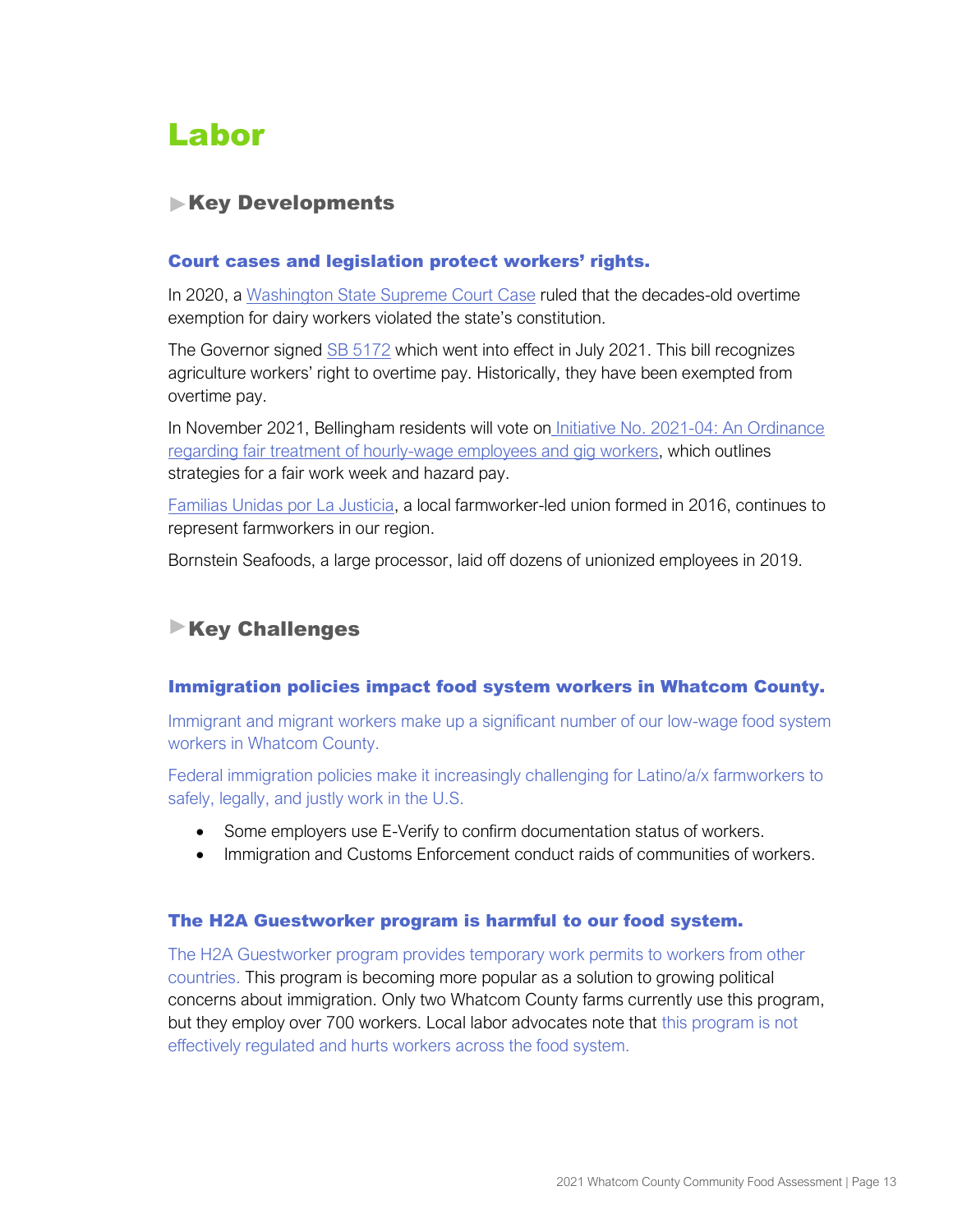- Wage caps allow H2A workers to be paid less than other laborers which has an impact on the earning power of laborers who have worked here longer and work year-round.
- The quality of housing, food, and lives H2A workers experience are insufficient.

#### Food system workers are underpaid.

The price we pay for food does not reflect the cost of the production of food. Increasing costs of food production are offset by limiting pay increases among food chain workers. Underpaid food industry workers are often reliant on emergency food and other social services.

Low-wage jobs have high turnover rates, costing companies more in training and leaving some workers trying to fill multiple positions at once. Temp agencies fill in gaps, but do not offer employees benefits.

The global economy impacts domestic wages. If another country is undercutting the price of a commodity, our domestic producers need to cut costs. Because people need to work, they accept lower wages.

Many employers still limit hours of employees to avoid paying benefits.

Tipping culture is problematic.

- Some employers take a cut of the tips, some workers face discrimination or harassment to get tips.
- Back of house restaurant staff do not receive tips, which can result in lower earnings.
- Additional services charges on bills are perceived as tips by customers, but they all go to the employer.

#### Inconsistent work schedules result in inconsistent income.

Workers often do not have consistent schedules and need to balance multiple jobs to make ends meet.

Many low-wage jobs, from farms to processing facilities to restaurants, are seasonal. It is more difficult to get adequate hours in the winter. Workers are never guaranteed 40 hours a week.

#### Many food system jobs have unstable and unsafe working conditions

Despite labor laws for many workers, low-wage workers do not always take breaks and have to be physically able to function without adequate rest.

People can work in farm fields as young as 12 years old.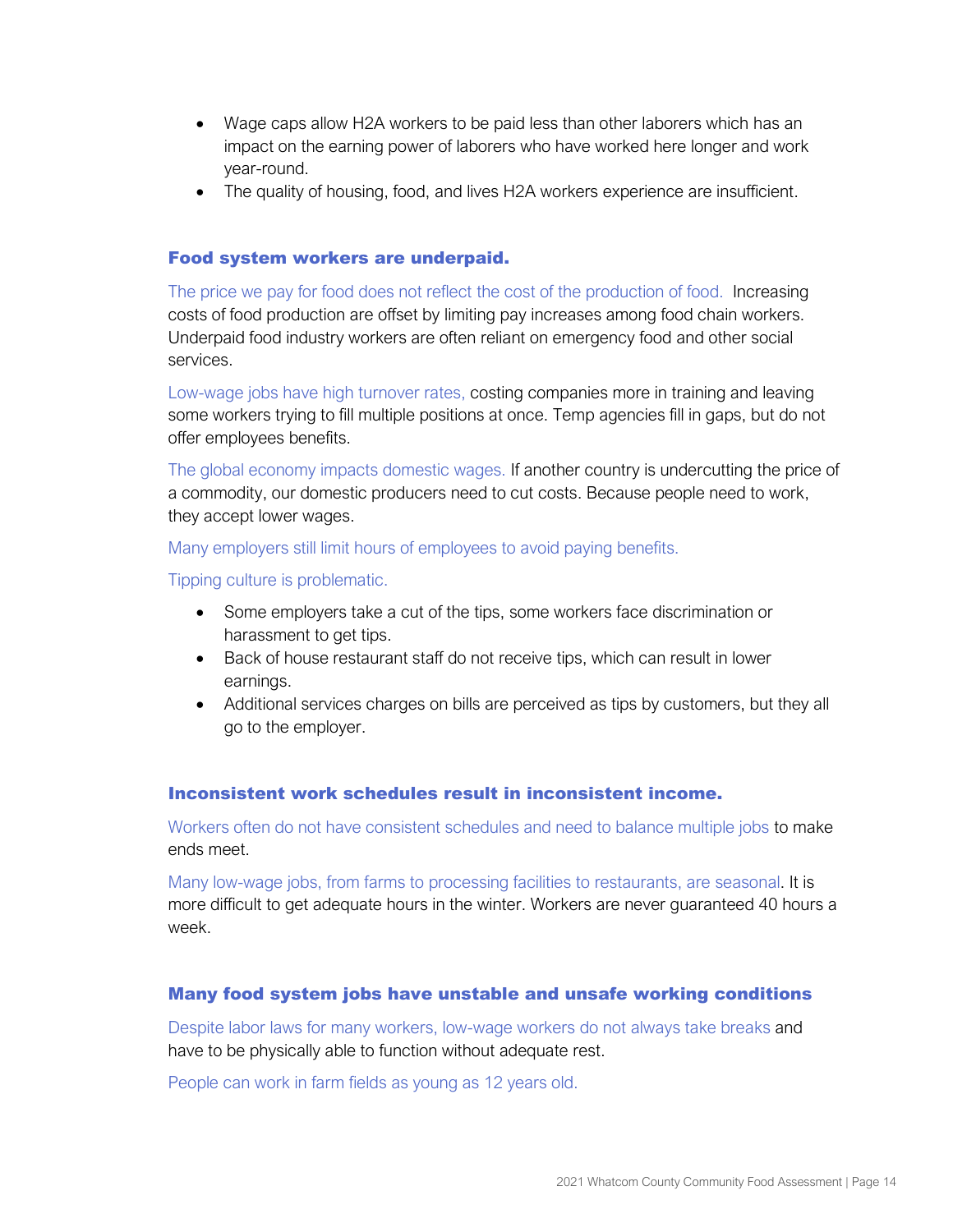Sexual harassment is rampant across the food system. Harassers can include customers in the service industry, coworkers in the field, or managers requiring reciprocation for earnings.

Laborers experience a lot of environmental and occupational hazards.

• Exposure to pesticides and fire smoke are common among farmworkers.

While unions can help with working conditions, they cannot protect workers from companies shutting down, such as was the case with Bornstein Seafood.

Automation is replacing knowledgeable workers (such as check-out stands and berry pickers).

It is difficult for workers to support one another due to lack of authority and structural hierarchies.

- Grocery workers know distributor workers are being exploited, but are unable to directly help.
- Restaurant workers know the food they are working with comes from farms that employ H2A workers, but do not have a say in what products they use.

Workers feel unsupported and ignored by management. There is no system for managers to learn from their employees.

# Current Collaborations

**Rapid Response** – When Bornstein Seafoods laid off 40 employees, the Union, Washington State Labor Council, and WorkSource stood up a Rapid Response model to support those who were losing their jobs.

**Domestic Fair Trade certification** – [Community to Community Development](https://foodjustice.org/) is working with the [Agricultural Justice Project](http://agriculturaljusticeproject.org/) and others to launch a [Domestic Fair Trade](http://www.thedfta.org/) labeling protocol for local farms and other food system businesses to alert buyers to fair and just labor practices.

Worker-owned cooperatives – [Familias Unidas por La Justicia](http://familiasunidasjusticia.org/en/home/) and Community to Community are working together to provide training and help farm workers develop workerowned cooperatives.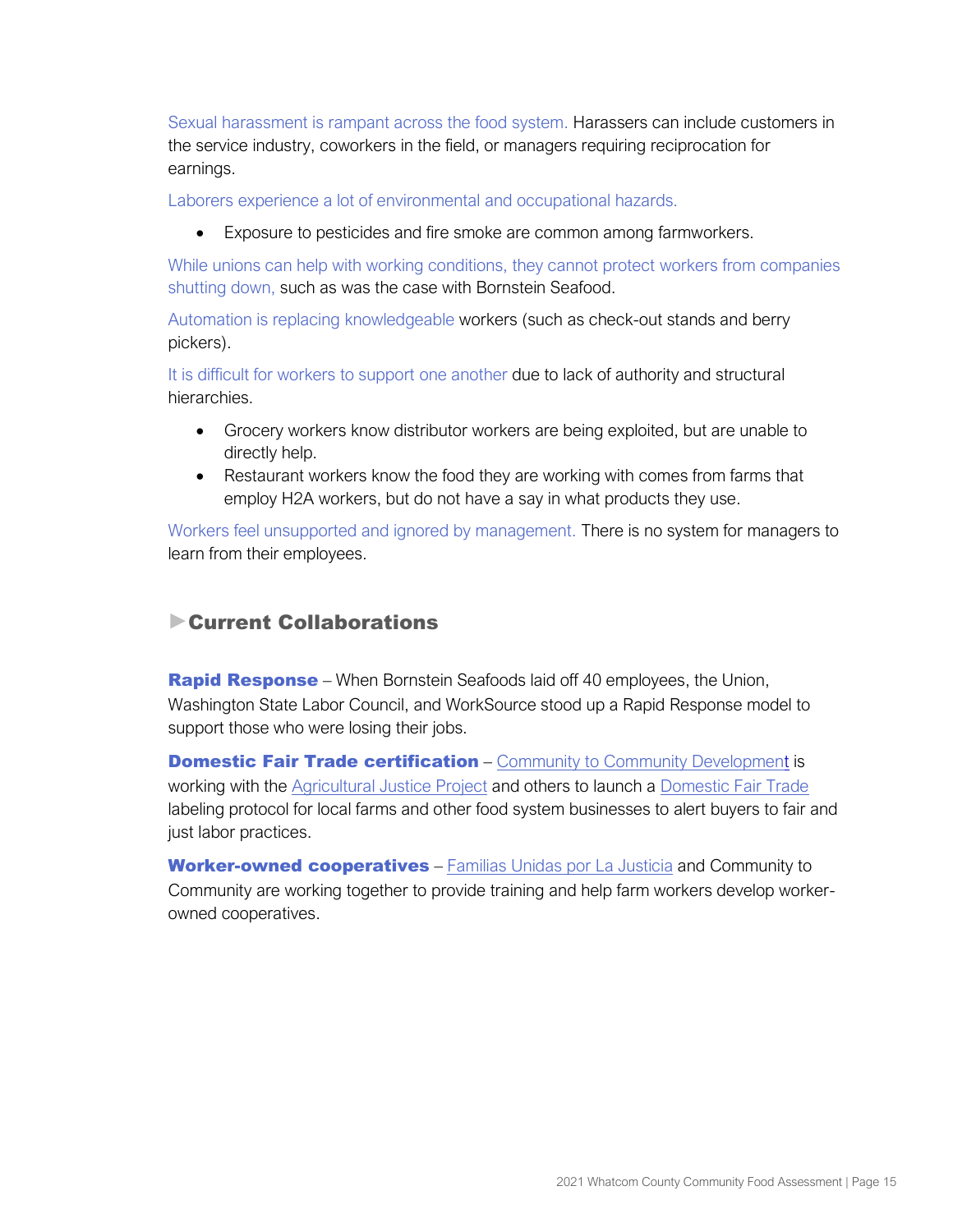# <span id="page-17-0"></span>Farming

# **Key Developments**

#### Land prices continue to increase.

#### Cooperatives help small-scale farmers access land and markets.

Cooperative Farmers Markets, such as Twin Sisters Market (established in 2015) and Birchwood Market (established in 2018), emerged as a model for farmers to sell directly to local consumers. The two markets merged in 2021.

Cooperativa Tierra y Libertad officially launched in 2017 in Everson. This farmworker cooperative runs a 65-acre farm and sells organic berries locally.

[The Food Safety Management Act \(FSMA\)](https://www.fda.gov/food/guidance-regulation-food-and-dietary-supplements/food-safety-modernization-act-fsma) continues to phase in with increased compliance every year, impacting farm businesses and the standards of buyers and sellers.

# **Key Challenges**

# Access to land for both large and small acreage farms is a long-term issue.

As the population of Whatcom County continues to increase, ongoing development reduces total acreage available for farming, increases constraints on water access, and inflates land prices.

Restrictive agricultural zoning incentivizes commodity export farming and reduces opportunities for co-stewardship of land, farmer cooperatives, and smaller acreages.

Current tax classifications for agricultural land have too many loopholes. Property taxes are cheaper for agricultural land use, but landowners only need to meet low thresholds of agricultural sales per year to meet the definition. This results in underutilized agricultural land and even fewer opportunities for farmers seeking land.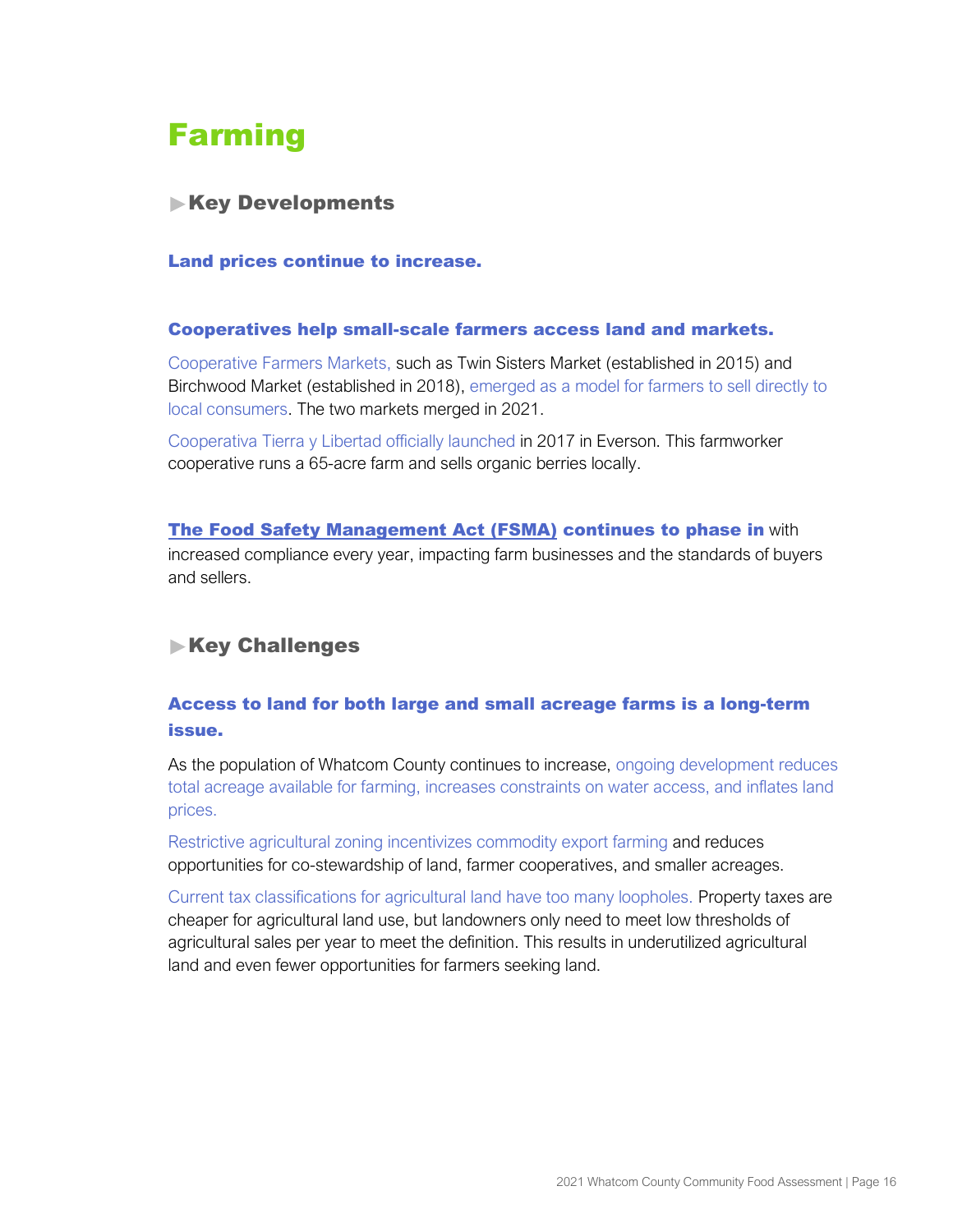# Competition from other countries and regions is impacting local farms and the food system.

Local food producers and processors are competing with products entering the U.S. market from other countries. In the U.S., the cost of production is much higher than in other countries because of the higher costs for labor and land, stricter environmental rules, and a much stricter policy on food safety. As other countries don't have these costs, they can charge less for their products and out-compete local growers in the bidding process to sell to grocery chains. Foreign imports are especially impacting berry growers.

Foreign companies are buying up American farmland and water rights.

Competition from the Central Valley, Midwest, and even Eastern Washington are impacting Whatcom farmers focused on certain crops.

#### Food prices are lower than the actual cost of production.

People have become accustomed to food prices that are artificially low, because of factors such as crop subsidies and imports from other countries, and do not reflect the actual cost of food production.

Given the real production costs for local farmers, most do not have the financial solvency to absorb increased costs for their businesses such as increased wages for labor, food safety, and environmental regulations. They cannot pass all these costs on to consumers and still compete in the market.

# Increased demand for local and organic produce has put pressure on farms to increase production, increase efficiencies, and lower prices.

Large farms produce consistently high volumes, but because they tend to focus on a single crop, they are more vulnerable to commodity price fluctuations.

Small farms are typically more diversified in their crop mix, but they need to increase production efficiency and product consistency to effectively expand market opportunities beyond farmers markets and Community Supported Agriculture (CSA) shares.

It is very challenging for small farms to compete in terms of price with large farms and food imported from other states/countries.

A big part of the financial challenge for farms is paying labor costs. With the increase in minimum wage, and elimination of the overtime pay exemption for agricultural workers, farms are increasingly challenged to pay workers and still make ends meet. While all agree that farmworkers should make a living wage, many farm owners are struggling to make a living as well.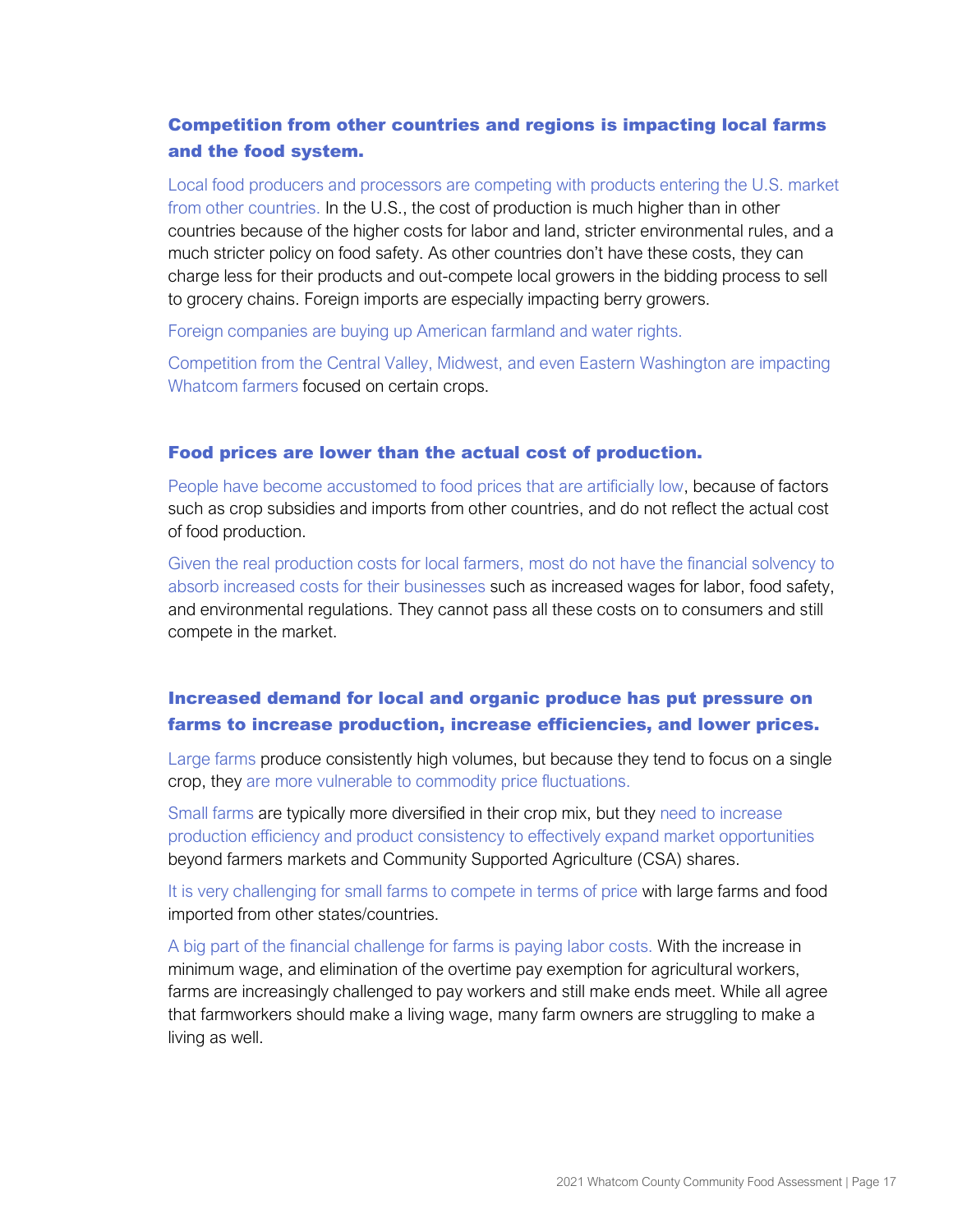# Consumer trends and misperceptions impact food purchasing decisions.

Greenwashing by some agricultural producers and retailers can make a product seem better for the environment than it actually is.

Local organic food is not the same as industrial organic, but consumers generally don't know the difference.

There is a belief that food should be cheap, but cheap food has hidden costs such as labor practices, nutritional deficits, and environmental impacts.

Consumers are considering certifications for different growing practices and specific ingredients.

#### It is difficult for local farmers who are selling locally to be profitable.

Local sales farmers have to work extremely hard to make a living wage, many have an offfarm job or a partner with an off-farm job. This makes farming unappealing and inaccessible, especially for people who are low-income, young, Black, indigenous, or other people of color.

Many farmers have to travel several counties away (to Snohomish and King) to find more markets to sell their products.

Consumer Supported Agriculture (CSA) subscriptions had been declining for several years, but saw an increase during COVID. In 2021, CSA numbers appear to be leveling out.

• A major barrier to CSA uptake is the inability to accept EBT.

Farmers Market sales have been increasing around the county. 2020 was a difficult year for Farmers Markets, but sales are bouncing back.

#### Industrial agriculture has more resources than small local farms.

Lobbyist interests and government grants and funds benefit larger-scale industrial agriculture, and often these types of programs are not available to small-scale growers.

#### Climate change will require different growing practices.

There are many challenges as a result of global warming including increasingly hot summers, low snowpack combined with more winter rain, increased pest pressures, and reduced seasonal availability of water resources.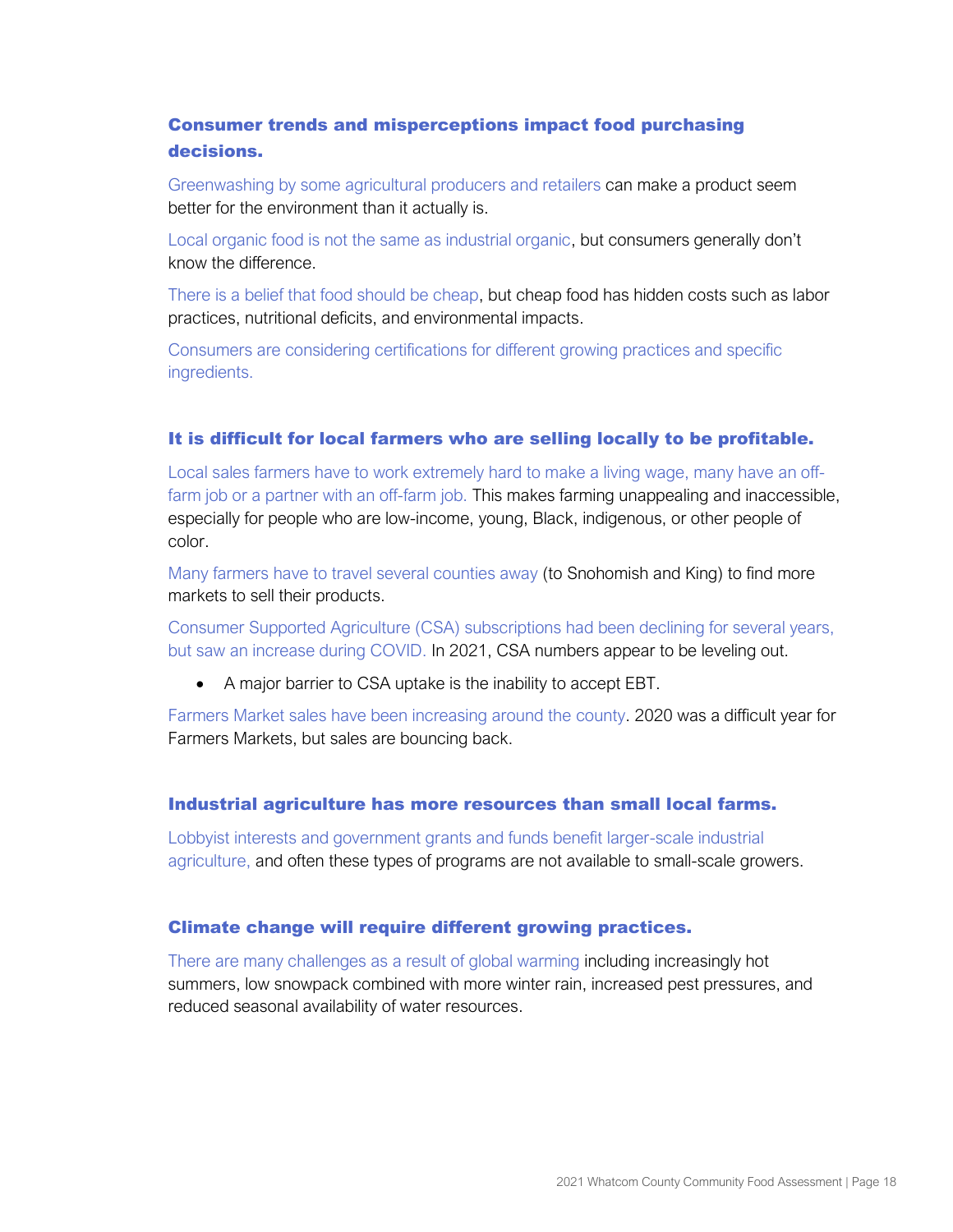#### Exotic pests will continue to enter Whatcom County

Whatcom County's location between major shipping terminals in Seattle and British Columbia, as well as its proximity to agricultural operations in Idaho, Oregon, and California, exposes local farms to exotic pests (e.g., soil-born, migratory insects, diseases) such as spotted wing drosophila and the marmorated stink bug. Whatcom's berry industry is especially vulnerable to these new pests. With concerted attention over the past few years, pest management and soil health are improving.

Political polarization is making it increasingly difficult for farmers to come to consensus about how to address the many environmental, legislative, and economic issues they face.

# Current Collaborations

**Cooperative Enterprises** – Regional food producers, with support from Northwest [Agriculture Business Center,](https://www.agbizcenter.org/) operate two cooperative business models which are helping small farms expand their markets. The [Puget Sound Food Hub](http://www.pugetsoundfoodhub.com/) is a farmer-owned cooperative marketing, aggregating, and distributing locally produced food to institutions, restaurants, and retailers. Many Whatcom farmers are member-owners. There are more than 200 accounts throughout the Puget Sound Region. The farmer-owned and manage[d](http://www.northcascademeats.com/) [North Cascade Meat Producers Cooperative](http://www.northcascademeats.com/) offers USDA processing and a mobile slaughter unit, as well as a North Cascade Meat grass-fed brand marketing program. Several Whatcom farmers participate in **Island Grown Farmers Co-Op** as well.

**Businesses Aggregating Local Food** – Farms offering CSA shares frequently pool their crops to increase the efficiency of their farms while offering shareholders a greater variety of items. Several businesses aggregate products from many farms and deliver to customers' homes.

[Watershed Improvement Districts](http://www.whatcomfamilyfarmers.org/watershed-improvement-districts.html) - Whatcom County has six Watershed Improvement Districts (WIDs) representing a significant number of agricultural producers and acreage. These WIDs collaborate through th[e](http://www.agwaterboard.com/) [Ag Water Board](http://www.agwaterboard.com/) to provide a unified and organized voice for larger acreage food producers in the County.

**[Agricultural Advisory Committee](http://www.whatcomcounty.us/241/Agricultural-Advisory-Committee)** (AAC) provides review and recommendations to the Whatcom County Council on issues that affect agriculture. The AAC also provides a forum for farmers and others interested in enhancing and promoting the long-term viability of Whatcom County agriculture.

**[Whatcom Family Farmers](http://www.whatcomfamilyfarmers.org/)** is an outreach and advocacy group that focuses on advocating for farmers on a variety of issues and engages in educating the community on key topics such as water quality, water quantity, labor, and trade.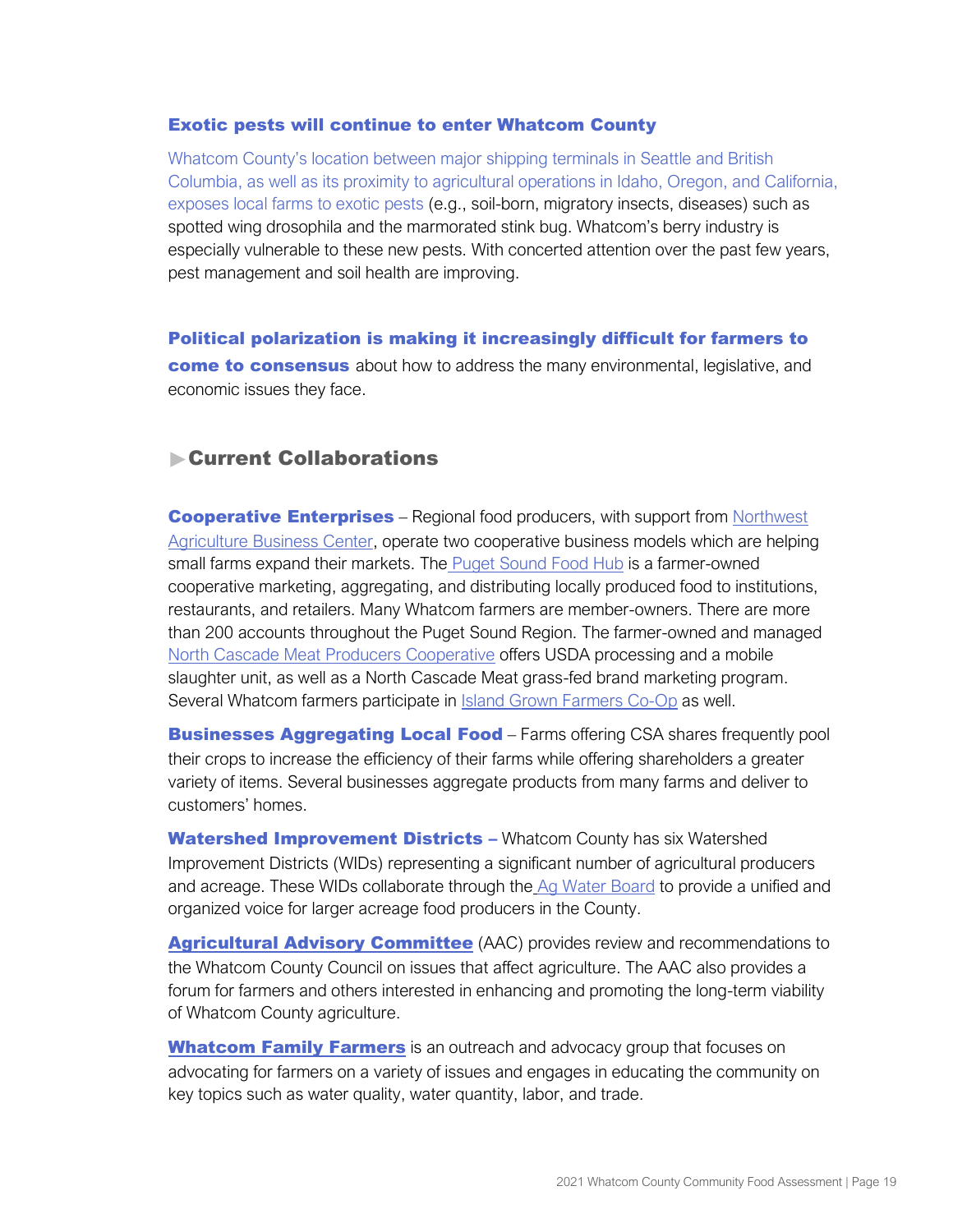Access to Capital – The [Community Food Co-op Farm Fund,](https://communityfood.coop/community-giving/farm-fund/) the Sustainable Whatcom Fund of the Whatcom Community Foundation, and Industrial Credit Union (ICU) partner to provide grant funding and low-interest loans to help local sustainable farms scale up production to serve wholesale markets.

**Discovery Farm** – Whatcom Conservation District manages the West Coast's first Discovery Farm, a promising model in which a group of farmers identifies a challenge that can be addressed through science, such as manure application setbacks. This model generates buy-in among farmers for adopting beneficial farming practices.

[Twin Sisters Market](https://www.twinsistersmarket.com/) merged with [Birchwood Farmers Market.](https://www.birchwoodfarmersmarket.com/) This collaborative market model allows farms to specialize in specific crops and share the labor of selling on market day. Eight farms supply crops to three market locations in Bellingham, Deming, and Kendall.

**[Sustainable Connections](https://sustainableconnections.org/programs/food-farming/) and [Cloud Mountain](https://www.cloudmountainfarmcenter.org/) Farm Center** merged in early 2019.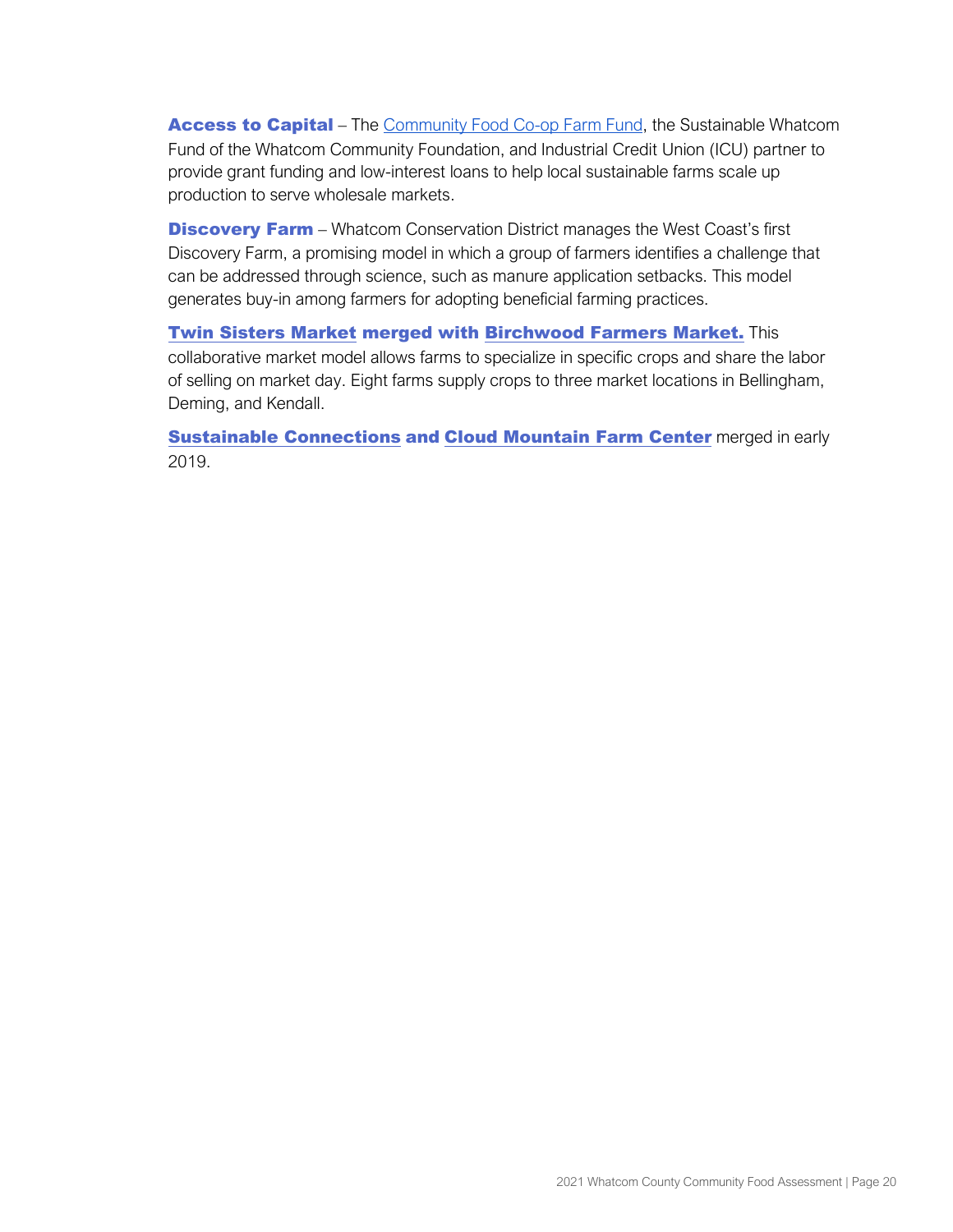# <span id="page-22-0"></span>**Fishing**

# **Key Developments**

[Imperial Metal,](https://thenarwhal.ca/why-an-international-coalition-is-going-all-out-to-stop-mining-in-the-skagit-headwaters/) a Canadian mining company, is interested in mining the **headwaters of the Skagit River.** The Skagit River is the largest producer of Chinook salmon in the Puget Sound.

In October, 2020, [Dockside Market](https://bellinghamseafeast.org/docksidemarket) launched. Consumers can buy seafood directly from the fishermen who catch it.

# **Key Challenges**

#### Fishing is becoming less profitable in Whatcom County.

Local demand is low.

Self-marketing for smaller fishing outlets is expensive.

The need to replace equipment makes it hard for local fishermen to make a profit.

It is more profitable for fishermen to sell abroad. Ninety percent of our crab caught here is sold to China, for example.

There is no place to process or smoke fish or process crab in Whatcom County, so fishermen take business to Skagit.

Some storage facilities have threatened to move out of Whatcom because the cost of business is too high.

It is expensive to get into the fishing industry and the industry itself is aging.

Grocery chains require expensive inspections.

Water drainage restrictions and new restrictions regarding fish pump water will make unloading to processing facilities more expensive next year.

#### Environmental factors threaten fish and shellfish populations.

Climate change is warming waters.

Human activity such as burning fossil fuels has resulted in greater levels of CO2 released into the atmosphere which gets absorbed by seawater increasing ocean acidification.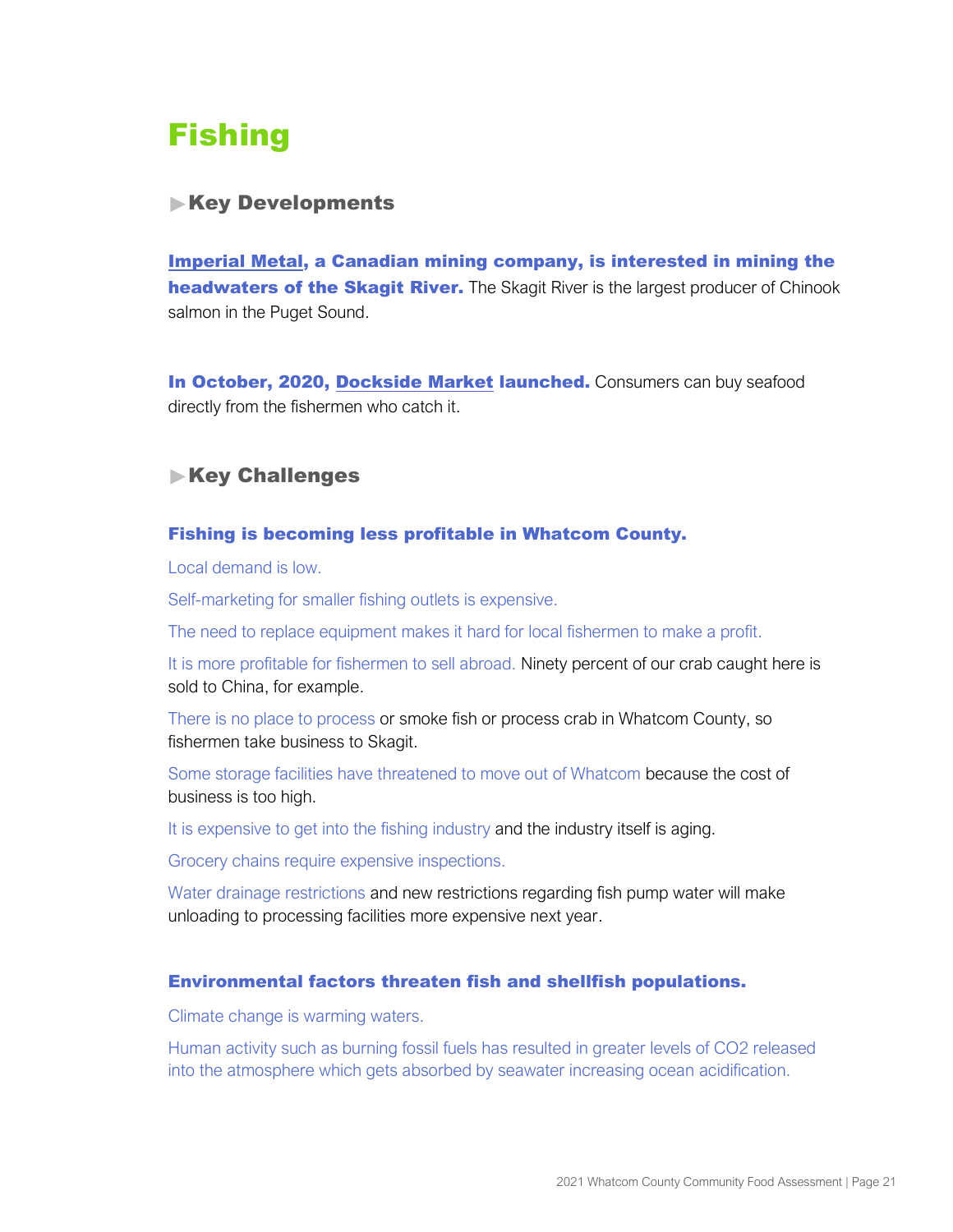Dams and mines have an impact on our waters:

- Unregulated mining in British Columbia is impacting us downstream.
- Dams and mines in the region (Washington State, Oregon, Northern California, and Idaho) impact fish here.

Distribution of seafood has a significant carbon footprint.

Pollution and runoff from agriculture and industry are bad for shellfish and important fish habitats.

Productive runs of salmon are declining. Pink salmon runs have become less predictable and Fraser River sockeye runs are less frequent.

#### Consumer perceptions impact sales

Consumers prefer fresh fish, but frozen fish is easier to distribute and retains quality.

Public perception about orcas is impacting the sales of king salmon. Consumers sensitive to dwindling orca populations choose not to purchase king salmon.

#### Competing lobbyists impact fishermen

Sport and recreational fishermen have better lobbying power than commercial fishermen.

Commercial fishermen are regulated more than sports and recreational fishermen and the recreational fishermen want to ban non-tribal gillnetters.

# Current Collaborations

[Nooksack Salmon Enhancement Association](https://www.n-sea.org/) and dairy farmers are attempting to improve conditions of waterways for salmon preservation.

**Several local fishermen** are organizing against the Bristol Bay Pebble Mine in Alaska.

**Sustainable Connections[' Food & Farming program](https://sustainableconnections.org/programs/food-farming/)** is a strong contributor to building connections between chefs, fishermen, farmers, and consumers.

**[Dockside Market,](https://bellinghamseafeast.org/docksidemarket)** a collaboration b[e](https://www.whatcomworkingwaterfront.org/membership-overview)tween SeaFeast, the Port of Bellingham, and the [Working Waterfront Coalition,](https://www.whatcomworkingwaterfront.org/membership-overview) aims to sustain the marine trade in Whatcom County.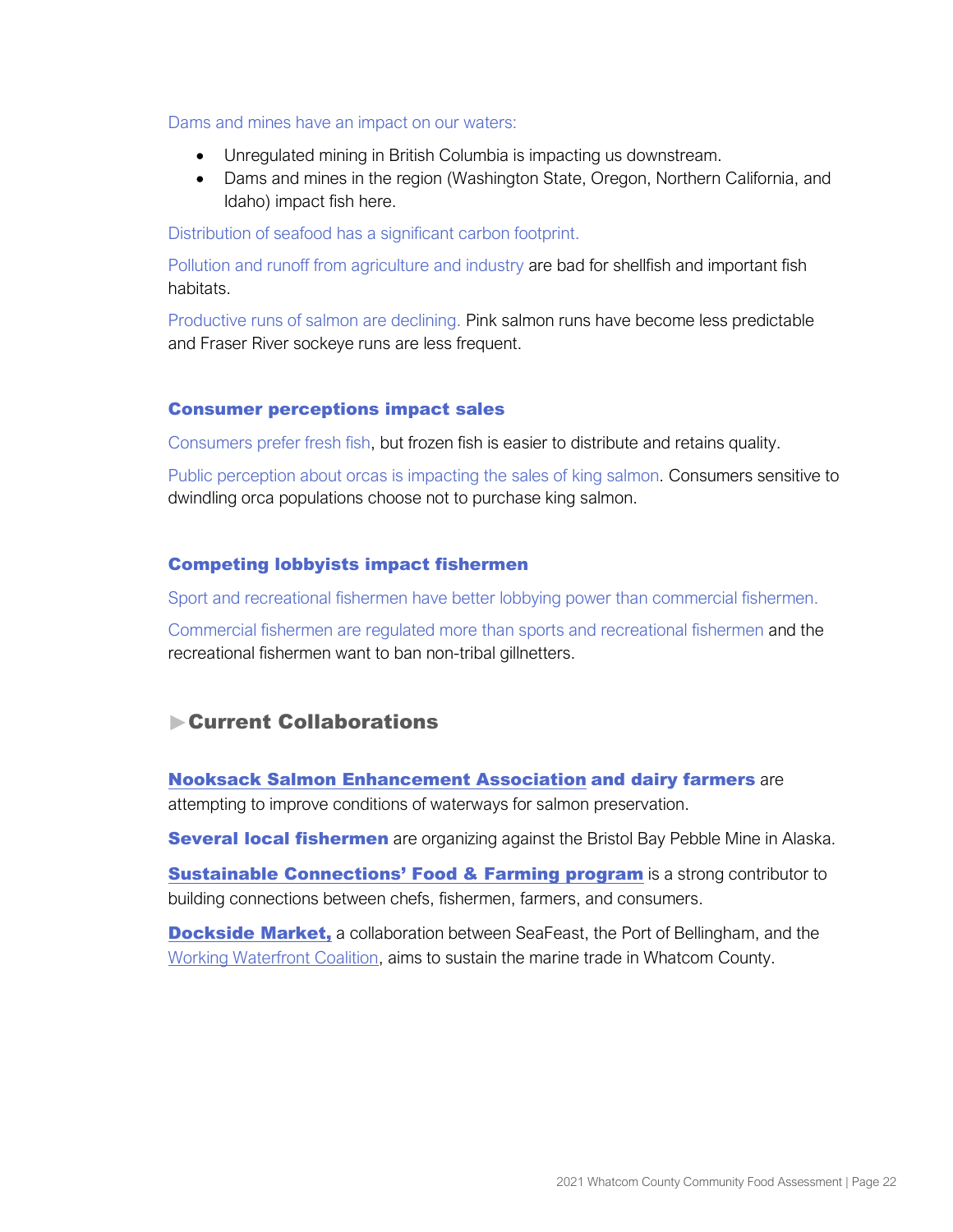# <span id="page-24-0"></span>Processing & Distribution

# **Key Developments**

#### **Processing**

**Planning for [The Millworks](https://whatcomcf.org/give/invest-in-a-project-or-initiative/building-an-inclusive-local-economy/)** (formerly the "food campus") on the Bellingham waterfront, is supported by the Whatcom Community Foundation (WCF). The food campus part of the Millworks will include a food hub, business incubation, workforce training, and more.

**Bellingham Public Schools opened their Central Kitchen** in the Irongate neighborhood of Bellingham in 2018. The Central Kitchen is equipped to support production of school meals featuring locally grown foods and commitment to healthy communities.

## **Distribution**

[Twin Sister's Market](https://www.twinsistersmarket.com/about-us) in the Foothills Region of Whatcom County (est. 2015) and th[e](https://www.citysproutsfarm.com/market) [Birchwood Farmers Market](https://www.birchwoodfarmersmarket.com/) in the Birchwood neighborhood of Bellingham (est. 2018) use an innovative cooperative model. These groups merged in 2021.

In response to the 2016 Albertson's closure and restrictions on re-opening a grocery store in that buil[d](https://codepublishing-modern-prod.s3.us-west-2.amazonaws.com/poJMR6WFXkZFouPkgsjmjaM1?response-content-disposition=inline%3B%20filename%3D%22Ordinance%202019-12-041.pdf%22%3B%20filename%2A%3DUTF-8%27%27Ordinance%25202019-12-041.pdf&response-content-type=application%2Fpdf&X-Amz-Algorithm=AWS4-HMAC-SHA256&X-Amz-Credential=ASIAQSZNCZZNM63QBGV7%2F20201217%2Fus-west-2%2Fs3%2Faws4_request&X-Amz-Date=20201217T235357Z&X-Amz-Expires=300&X-Amz-SignedHeaders=host&X-Amz-Security-Token=IQoJb3JpZ2luX2VjEI7%2F%2F%2F%2F%2F%2F%2F%2F%2F%2FwEaCXVzLXdlc3QtMiJHMEUCIQCASQPDt2EbA0Ui5RSFP9nd4lfUudNKkAC%2F7hsX4owWNQIgKQYRZ6SxvjpnwJBBN%2BWwJadLaC0zYzIra05JOi89TAgqogMINxABGgwwNDAzNTk4NzQxMzgiDL1R8FJerzSN2hBaayr%2FAtT4t9NhnB6Yq0ThZEaV8FeelXqdi3wy56skbKQARFtV4d6qY%2BfC2G4IlZcmwjFMOfPm6TGV22jVkINcjaZpsRFbHF8G07%2FY65gy00WsPiQqypVwAgofxg2d2TWA2rn5RaK5Gjggbiva63mJDRRzBPtpl38ak3569CBhfWHDhBipqYzwz%2BLqID6UAnmT3hoLLfQmncCVmTKWox12otiEXNO77UCTRziZnJp77Bg1%2BgoEfHctRNGpt7OVzccu7yPZG7YpAvKeH94NtR6WQjOdVK8gwkaqJG4ZlthRJBJgDJAESZHLScE%2BB4VJ9SCtzuzh9IyL9QQIhWrxS2UnXQJ6dZgxSoV71frb4ar2eswCaK%2B2aiqDm3yibnYETQ6Tls2Lbt%2BdiJwcT0McXZ44hNoM3rkkxP5D14jnvIKaLq4hgx9NQds41d%2Bu6Y1w9W%2FRQXAB5mA3%2Fzk9onLyYCued3uECY8dgAoU%2BPgezcQ1KZjKFJeVDlniQbZwcPSOSnvma42SMNqs7%2F4FOusB8qT%2BeNg%2Fg3iLarwp91yf7eFVzaUtKuWGx1rPY8aEbmX7TzJMMO5ZQBeXUp%2B3fH4PipIrbvHyCHANKVmYRzTe8LuXHcPbSqY01RVe1ST6KpkBX%2FxRR5oNFyxPinzLRtNtKbsejH4TWDASw03aaFMLejGzhxrhSCOP2C43qYdhoT2%2F3KqF9%2FHV5k4r5VA3s8pOC%2Ff8oy7N%2BpjpehMMufUI9oK0xk8%2FXJWgjH6aO6sVkSWKQBuzShjDMZlj4nLSjTzWYMS%2F8PLP9xckeofKw20mtaACAMvK4HSCRobaRGjN5OMvD2zFZr0RH79nCA%3D%3D&X-Amz-Signature=9023bde7462f1f473e0f1e456337723ebe33a9c325f653fc0851b28aae983231)ing in the Birchwood Neighborhood, the City of Bellingham passed [Ordinance No. 2019-12-041](https://codepublishing-modern-prod.s3.us-west-2.amazonaws.com/poJMR6WFXkZFouPkgsjmjaM1?response-content-disposition=inline%3B%20filename%3D%22Ordinance%202019-12-041.pdf%22%3B%20filename%2A%3DUTF-8%27%27Ordinance%25202019-12-041.pdf&response-content-type=application%2Fpdf&X-Amz-Algorithm=AWS4-HMAC-SHA256&X-Amz-Credential=ASIAQSZNCZZNM63QBGV7%2F20201217%2Fus-west-2%2Fs3%2Faws4_request&X-Amz-Date=20201217T235357Z&X-Amz-Expires=300&X-Amz-SignedHeaders=host&X-Amz-Security-Token=IQoJb3JpZ2luX2VjEI7%2F%2F%2F%2F%2F%2F%2F%2F%2F%2FwEaCXVzLXdlc3QtMiJHMEUCIQCASQPDt2EbA0Ui5RSFP9nd4lfUudNKkAC%2F7hsX4owWNQIgKQYRZ6SxvjpnwJBBN%2BWwJadLaC0zYzIra05JOi89TAgqogMINxABGgwwNDAzNTk4NzQxMzgiDL1R8FJerzSN2hBaayr%2FAtT4t9NhnB6Yq0ThZEaV8FeelXqdi3wy56skbKQARFtV4d6qY%2BfC2G4IlZcmwjFMOfPm6TGV22jVkINcjaZpsRFbHF8G07%2FY65gy00WsPiQqypVwAgofxg2d2TWA2rn5RaK5Gjggbiva63mJDRRzBPtpl38ak3569CBhfWHDhBipqYzwz%2BLqID6UAnmT3hoLLfQmncCVmTKWox12otiEXNO77UCTRziZnJp77Bg1%2BgoEfHctRNGpt7OVzccu7yPZG7YpAvKeH94NtR6WQjOdVK8gwkaqJG4ZlthRJBJgDJAESZHLScE%2BB4VJ9SCtzuzh9IyL9QQIhWrxS2UnXQJ6dZgxSoV71frb4ar2eswCaK%2B2aiqDm3yibnYETQ6Tls2Lbt%2BdiJwcT0McXZ44hNoM3rkkxP5D14jnvIKaLq4hgx9NQds41d%2Bu6Y1w9W%2FRQXAB5mA3%2Fzk9onLyYCued3uECY8dgAoU%2BPgezcQ1KZjKFJeVDlniQbZwcPSOSnvma42SMNqs7%2F4FOusB8qT%2BeNg%2Fg3iLarwp91yf7eFVzaUtKuWGx1rPY8aEbmX7TzJMMO5ZQBeXUp%2B3fH4PipIrbvHyCHANKVmYRzTe8LuXHcPbSqY01RVe1ST6KpkBX%2FxRR5oNFyxPinzLRtNtKbsejH4TWDASw03aaFMLejGzhxrhSCOP2C43qYdhoT2%2F3KqF9%2FHV5k4r5VA3s8pOC%2Ff8oy7N%2BpjpehMMufUI9oK0xk8%2FXJWgjH6aO6sVkSWKQBuzShjDMZlj4nLSjTzWYMS%2F8PLP9xckeofKw20mtaACAMvK4HSCRobaRGjN5OMvD2zFZr0RH79nCA%3D%3D&X-Amz-Signature=9023bde7462f1f473e0f1e456337723ebe33a9c325f653fc0851b28aae983231) banning restrictive covenants on grocery stores.

**Cloud Mountain Farm Center, which serves as the northern-most hub of the Puget** Sound Food Hub Cooperative, and Su[s](https://sustainableconnections.org/cloud-mountain-farm-center/)tainable Connections [merged in](https://sustainableconnections.org/cloud-mountain-farm-center/) early [2019](https://sustainableconnections.org/cloud-mountain-farm-center/).

The Salvation Army began renovation of its thrift store location on Birchwood Avenue in 2020 in preparation to move its food bank to that location and **open** a grocery-style food bank distribution center.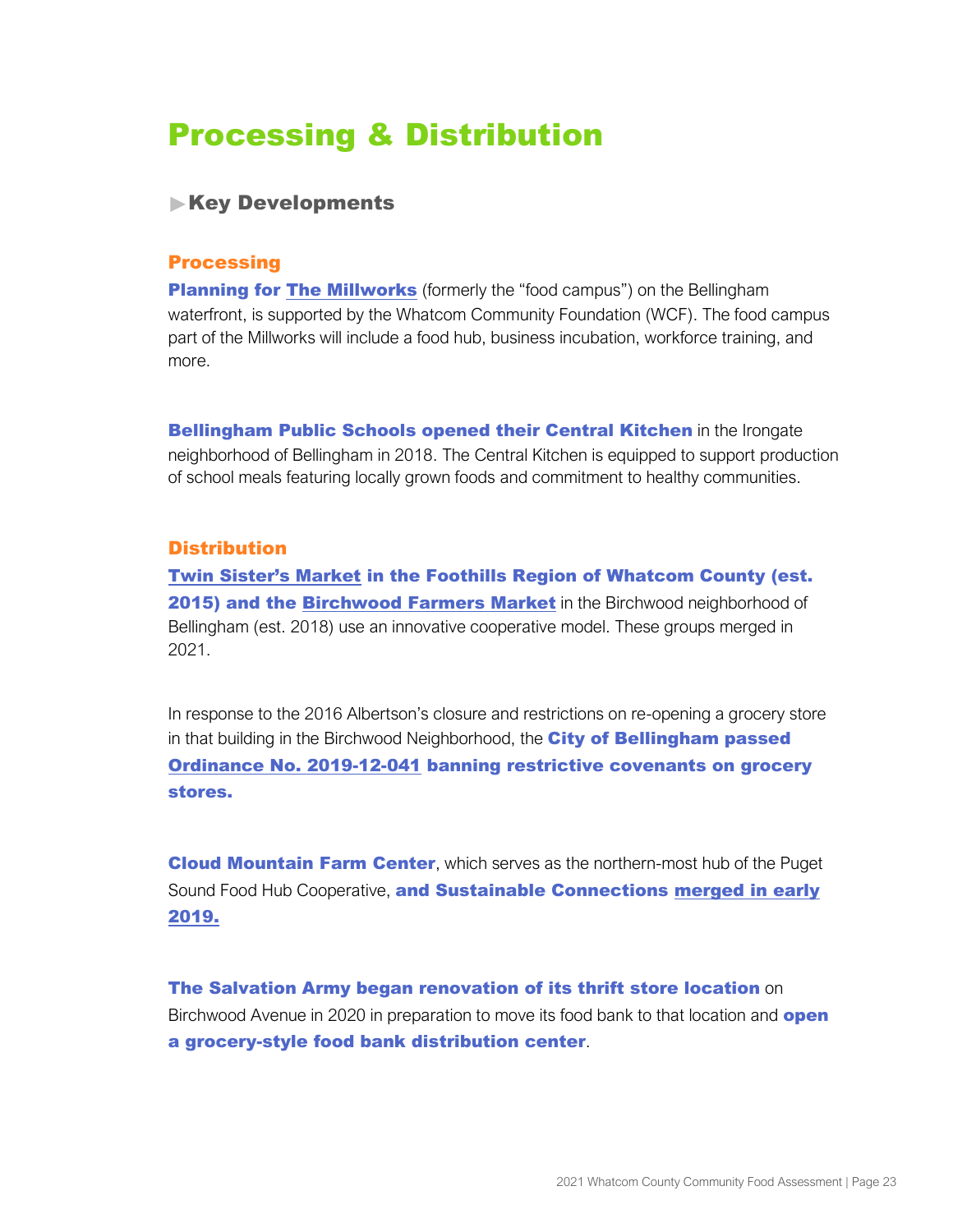# **Key Challenges**

#### Processing and Distribution

Whatcom County lacks some of the infrastructure for processing and distribution and access to viable markets that are essential ingredients for sustaining local and regional agricultural systems.

# It is challenging to calibrate the scale of processing and distribution operations to achieve economic viability.

It is expensive to build infrastructure.

Large organizations are able to consolidate processing and distribution, thus reducing costs, which makes it harder for smaller organizations to compete.

Smaller businesses continue to be acquired by larger corporations.

The cost of labor is high. Some processors and distributors run most efficiently with just above 50 employees, but since they can't afford healthcare, they have to keep staff under 50 people.

Some large food packaging is using prison labor at lower cost than local employment rate.

# Small-scale processing and distribution organizations have higher turnover.

Large organizations are able to pay workers a living wage and are able to provide benefits. Smaller organizations are having a hard time offering those benefits and seeing high turnover in staff.

#### **Processing**

**Small-scale processing facilities find it hard to be profitable.** A local poultry processing facility is selling off their equipment.

The seasonality of processing impacts demand for labor. Because most products need processing in the summer and fall, processors do not have a need for yearround labor.

**National recalls on food have local impact.** A recall on one food from another state will have an impact on demand across the industry.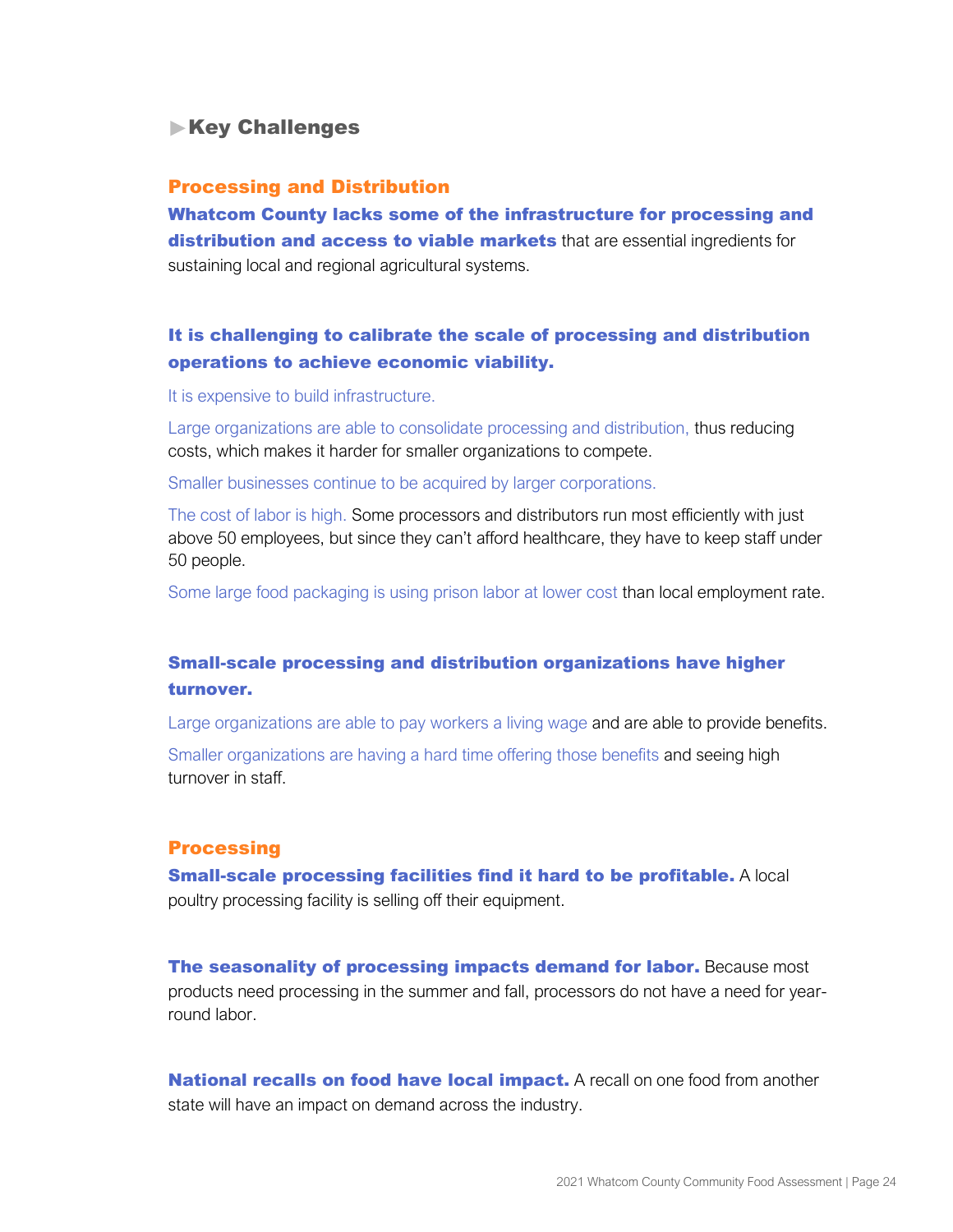### **Distribution**

#### Labor to distribute food is expensive.

New regulations require a limit on the number of hours drivers spend on the road which leads to inefficiencies in moving goods.

Fuel costs and truck driver wages are increasing, which is making distribution more expensive.

#### There is a growing shortage of truck drivers.

## Current Collaborations

#### **Processing**

[The Farm to Freezer Program](https://whatcomcf.org/food-security-task-force-and-farm-to-freezer-update/) was conceived by the Food Security Task Force in late Spring 2020 to help local farmers whose consumer-direct and restaurant sales were severely impacted by the pandemic. Funding from WSDA Food Assistance enabled community partners – Bellingham Food Bank, Bellingham Public Schools, and Common Threads – to purchase crops from farms with disrupted markets and prepare soups and sauces in the Central Kitchen to freeze and provide to hunger relief programs in 2021.

#### **Distribution**

**[Cascade Cooperatives](http://cascadecooperatives.coop/)** formed in 2019 as a network of Whatcom County cooperatives united to promote the development of a cooperative economy. Some participants include Cooperativa Tierra y Libertad, [North Cascade Meats,](https://www.northcascademeats.com/about/) WECU[,](https://communityfood.coop/) [Community Food Co-Op,](https://communityfood.coop/) and Puget Sound Food Hub.

**Summer Meal Food Box and Programming Project** – The Bellingham Food Bank (BFB), YMCA, Mercy Housing Northwest, Catholic Community Services, CTK Farm, and the Whatcom County Health Department started a pilot project in 2019. Christ the King Food Share and Farm and BFB provided weekly food boxes to low-income housing developments in Bellingham. YMCA provided programming for youth residents. This project continued into 2020, with expanded service locations, including migrant farmworker camps.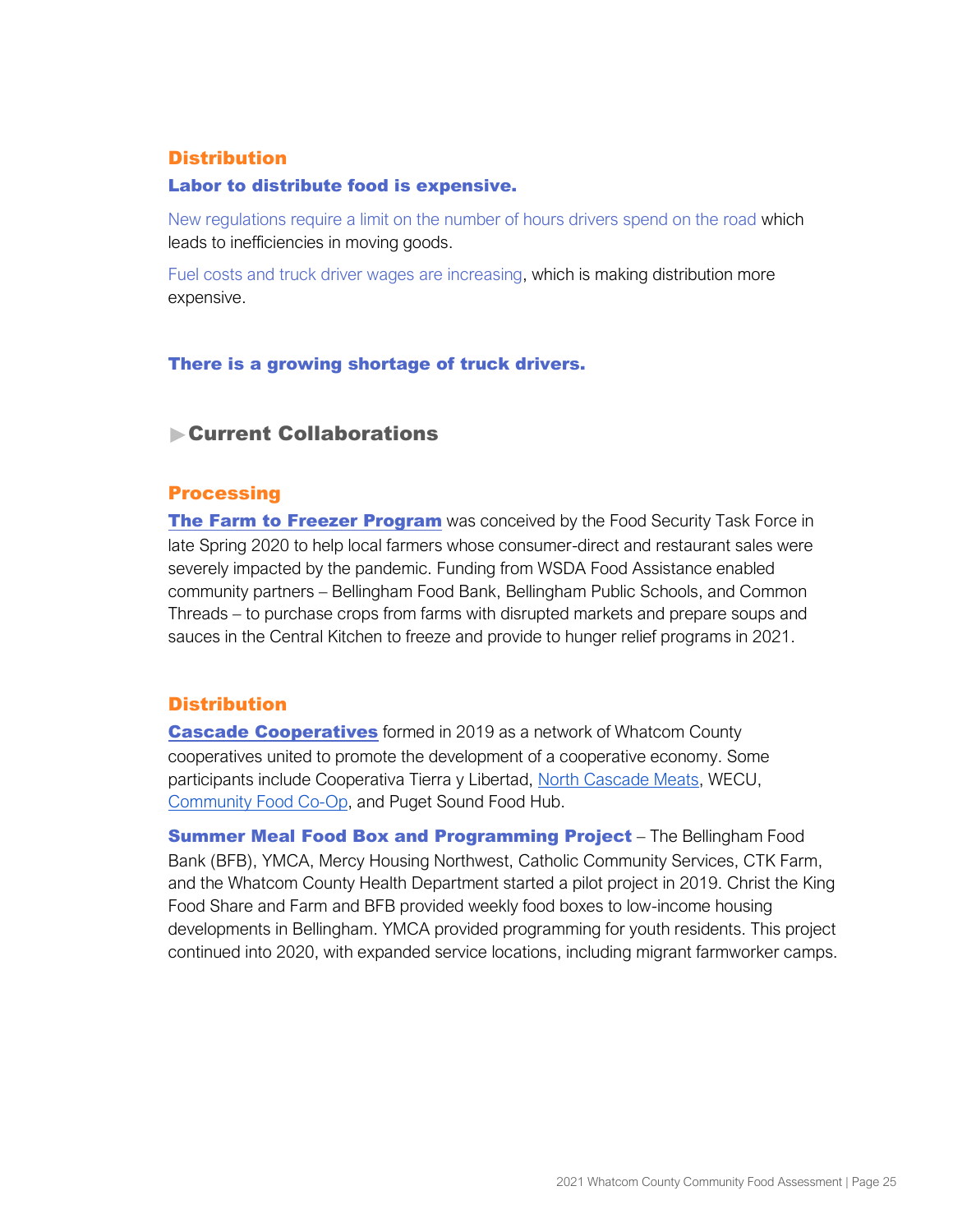# <span id="page-27-0"></span>Consumption

This broad sector includes issues of food access; retail/wholesale food supply for stores, restaurants, institutions; and food and nutrition education. Each of these areas will be addressed in turn below.

# **Key Developments**

# Food Access

#### Communities did strategic planning to increase food access.

Food Summits in October 2019 in the Birchwood neighborhood in Bellingham and in the Foothills Region of East Whatcom each engaged 60 community members in a discussion around food access, laying the groundwork for new and updated Food Action Plans.

Foothills Community Food Partnership accomplished the goals in the [2015 Foothills Food](https://foothillsfoodbank.org/wp-content/uploads/2015/09/Foothills-Food-Access-Plan_4.1.15_FINAL.pdf)  [Access Plan](https://foothillsfoodbank.org/wp-content/uploads/2015/09/Foothills-Food-Access-Plan_4.1.15_FINAL.pdf) and developed a 2021 update to the [Food Action Plan.](https://foothillsfoodbank.org/wp-content/uploads/2021/07/2021-Foothills-Food-Access-Plan.pdf)

H[e](https://static1.squarespace.com/static/5d5eeb84b575850001806081/t/5da79ac3d9eaa17ad509aaf3/1571265222995/AWW_Blueprint_WEB+9.25.19.pdf)althy food access was a vision outlined in the [Aging Well Whatcom Blueprint](https://www.agingwellwhatcom.org/blueprint) (2019).

## Utilization of food access programs has shifted.

Food banks in Whatcom County have seen significant increases in people needing food assistance, especially during 2020-2021.

There has been a continued drop in WIC participation.

Federal policies requiring government-issued IDs around TANF and SNAP eligibility have negatively impacted the hunger safety net. Undocumented residents are hesitant to seek these funds, as well as other emergency food services.

## New funding and programs to address hunger have been implemented.

WSDA Food Assistance funds enabled two new projects designed to mitigate impacts of the pandemic by both supporting local farmers and addressing hunger: Farm to Freezer and Tip the Scales (see project descriptions under Current Collaborations below).

[Pandemic Electronic Benefits Transfer](https://www.dshs.wa.gov/esa/community-services-offices/pandemic-ebt-p-ebt) (or P-EBT) began during the pandemic. It provides funds for food to children who have limited access to meals at school and childcare centers while schools are closed due to the pandemic.

In 2021, [the USDA re-evaluated the Thrifty Food Plan](https://www.fns.usda.gov/news-item/usda-0179.21) and increased the amounts allocated to SNAP recipients.

There has been an increase in the number of school backpack programs in the county, providing school children with food for the weekend and longer school breaks.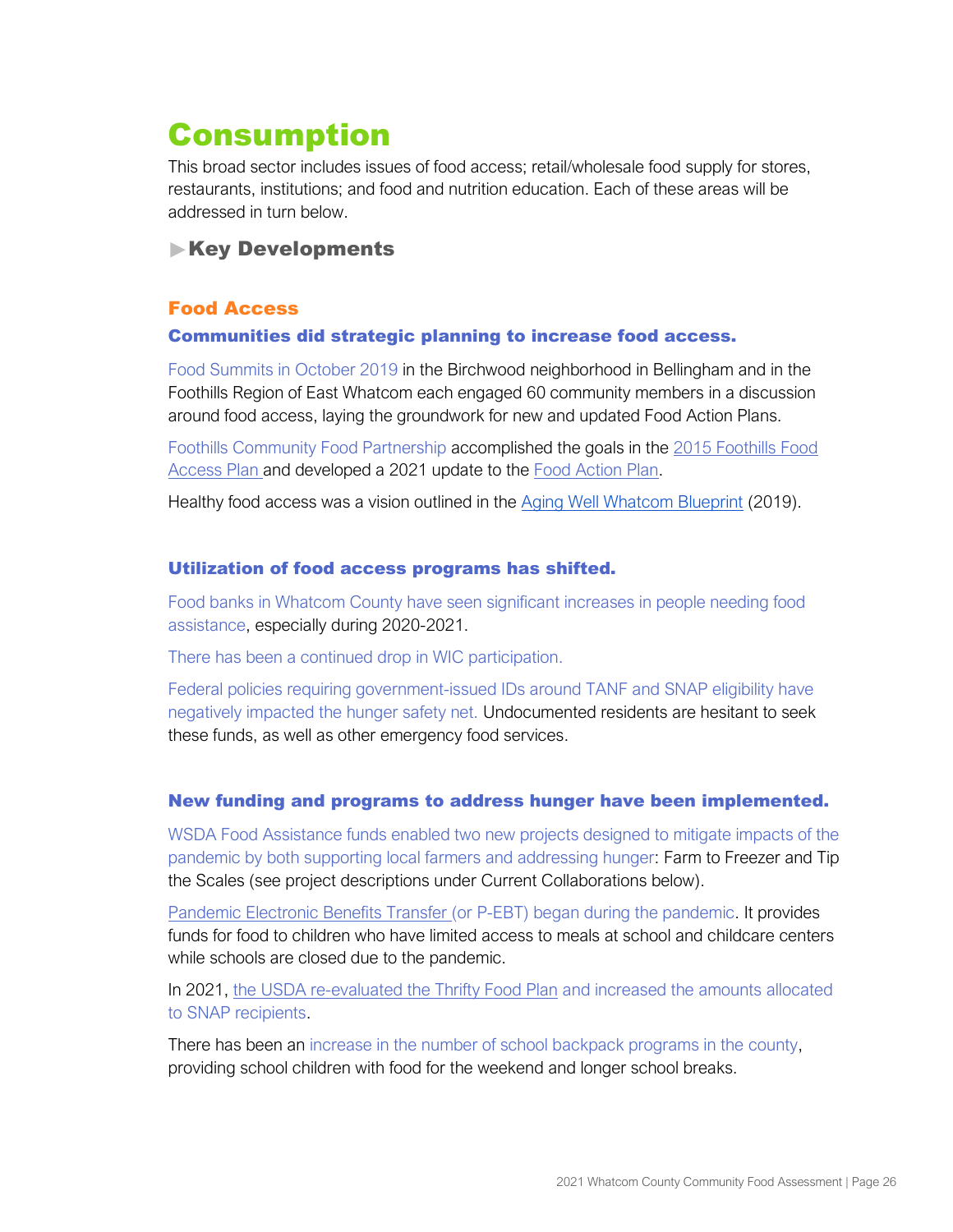#### New facilities for food distribution have opened.

In March, 2020, the East Whatcom Regional Resource Center in Kendall/Maple Falls opened Building 2, which houses the Foothills Food Bank.

The Bellingham School District completed construction o[f](https://promise.bellinghamschools.org/2018/12/03/ribbon-cutting-ceremony-celebrates-the-new-central-kitchen/) [the Central Kitchen](https://promise.bellinghamschools.org/2018/12/03/ribbon-cutting-ceremony-celebrates-the-new-central-kitchen/) in November 2018 and it was fully operational for the 2019-20 school year. Thi[s](https://www.facebook.com/watch/?v=154523562123997) [state-of-the art facility](https://www.facebook.com/watch/?v=154523562123997) has enabled the district to prepare, distribute, and serve scratch-cooked items with locally produced ingredients to all schools in the district. Food boxes including items prepared in the Central Kitchen have been distributed to Bellingham district families throughout the pandemic.

Common Threads Farm has expanded their school garden program to include the Sterling [Paz garden](https://eatlocalfirst.org/listing/sterling-paz-garden/) for residents of Sterling Meadows and the garden space at the East Whatcom Regional Resource Center.

There has been a notable increase in participation and installation of community gardens in the Lummi community since COVID.

#### Retail/Wholesale Food Supply

# Efforts have been made to increase retail/wholesale food outlets in food deserts.

City of Bellingham adopte[d](https://bellingham.municipal.codes/enactments/Ord2019-12-041) [Ordinance 2019-12-041](https://bellingham.municipal.codes/enactments/Ord2019-12-041) banning restrictive covenants on grocery stores.

Two cooperative markets, [Twin Sisters Market](https://www.twinsistersmarket.com/) in East Whatcom an[d](https://www.citysproutsfarm.com/market) [Birchwood Farmers](https://www.citysproutsfarm.com/market)  [Market](https://www.citysproutsfarm.com/market) in the Birchwood neighborhood in Bellingham, merged for the 2021 season. The group of participating farmers will serve both communities with weekly farmers market days June - Oct.

Dodson's IGA in Nugents Corner closed in 2018. In 2020, [Nugents Corner Market](https://www.nugentscorner.com/) opened in the same location.

## Food and Nutrition Education

# A new food and nutrition education model was successfully tested and implemented.

A pilot test of the Whatcom Veggie RX program was conducted in 2019. Unity Care NW, Sea Mar, PeaceHealth, Community Health Plan of Washington, Bellingham Food Bank, and the Community Food Co-op collaborated to provide Whatcom Veggie Rx "prescriptions," nutrition classes, and a \$40 fruit and vegetable voucher each month for 15 months to 180 patients who have Type II Diabetes and experience food insecurity. Results showed that participants' average Hemoglobin A1c (a blood sugar measure) levels dropped, attitudes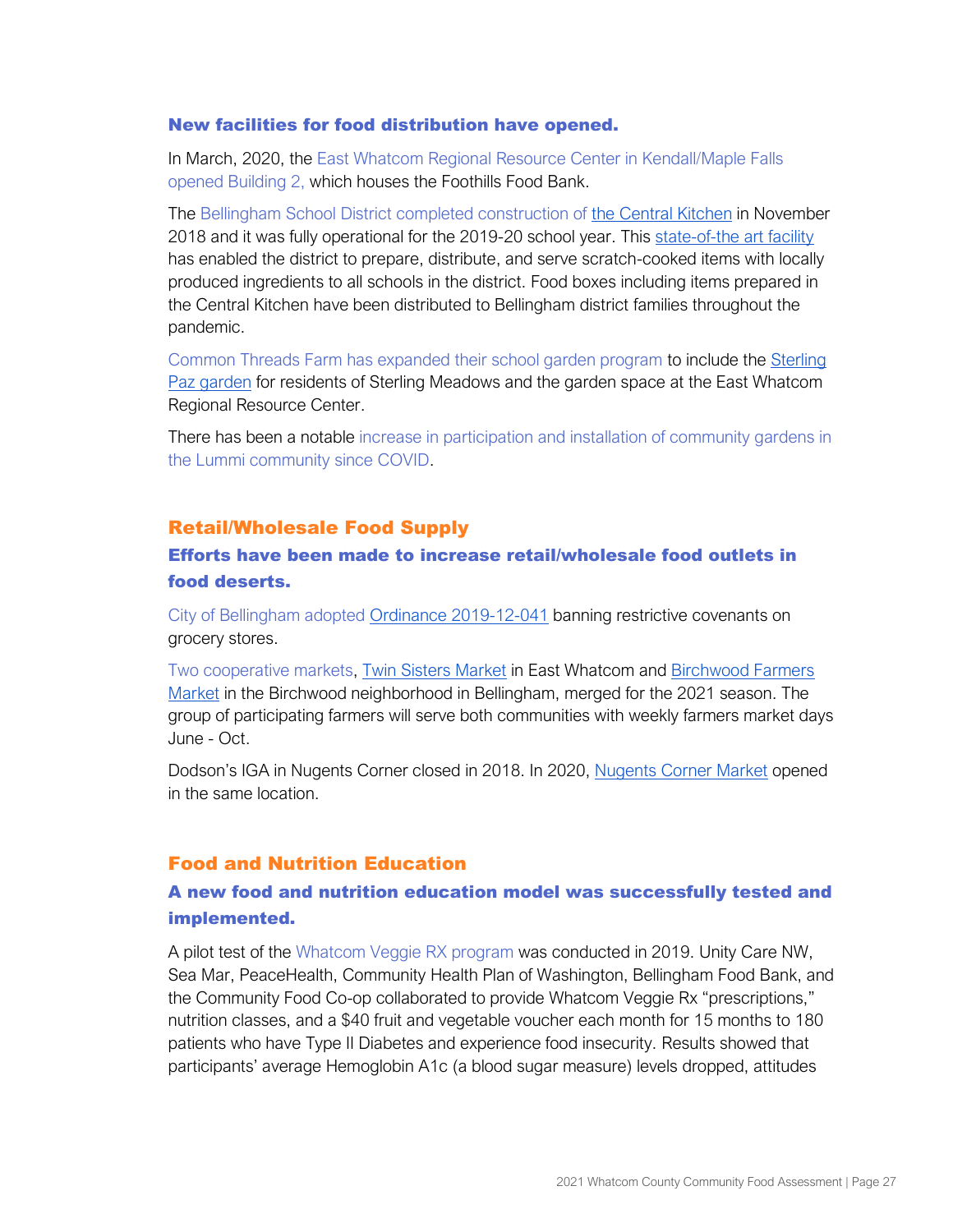toward self-management improved, and there was a reported decrease in food insecurity. In 2020, Unity Care NW expanded the program with funding from CVS Health.

# **Key Challenges**

#### Food Access

# We still do not have equitable access to healthy food for our whole community.

Quality, nutritious, local food is not accessible to all. Black, Indigenous, and people of color are disproportionately likely to lack access to healthy food.

# Immigrants and people of color have additional barriers accessing food.

Some former food bank clients who are immigrants are avoiding the food banks due t[o](https://www.ilrc.org/public-charge) [Public Charge legislation.](https://www.ilrc.org/public-charge) This rule ended on March 9, 2021, but fears will likely continue.

Migrant farm worker families experience barriers to accessing food that others do not, including limited time, working and living in rural locations, lack of transportation, and desire for culture-specific foods.

Communities of color are disproportionately experiencing food insecurity- Despite a significant increase in federal dollars towards food safety net programs, the uptake of these resources, such as SNAP and Pandemic-EBT, are mostly by white Americans.

#### Some food banks lack adequate storage for food donations.

Storage capacity remains an issue at county foodbanks. They receive donations of fresh produce, but do not always have adequate cold storage to hold the food for distribution.

## Retail/Wholesale Food Supply

Washington State no longer funds the Fresh Bucks Program, which provided incentives for purchasing produce from Farmers' Markets and grocery retailers.

The increased minimum wage is driving up costs for food from farms and restaurants.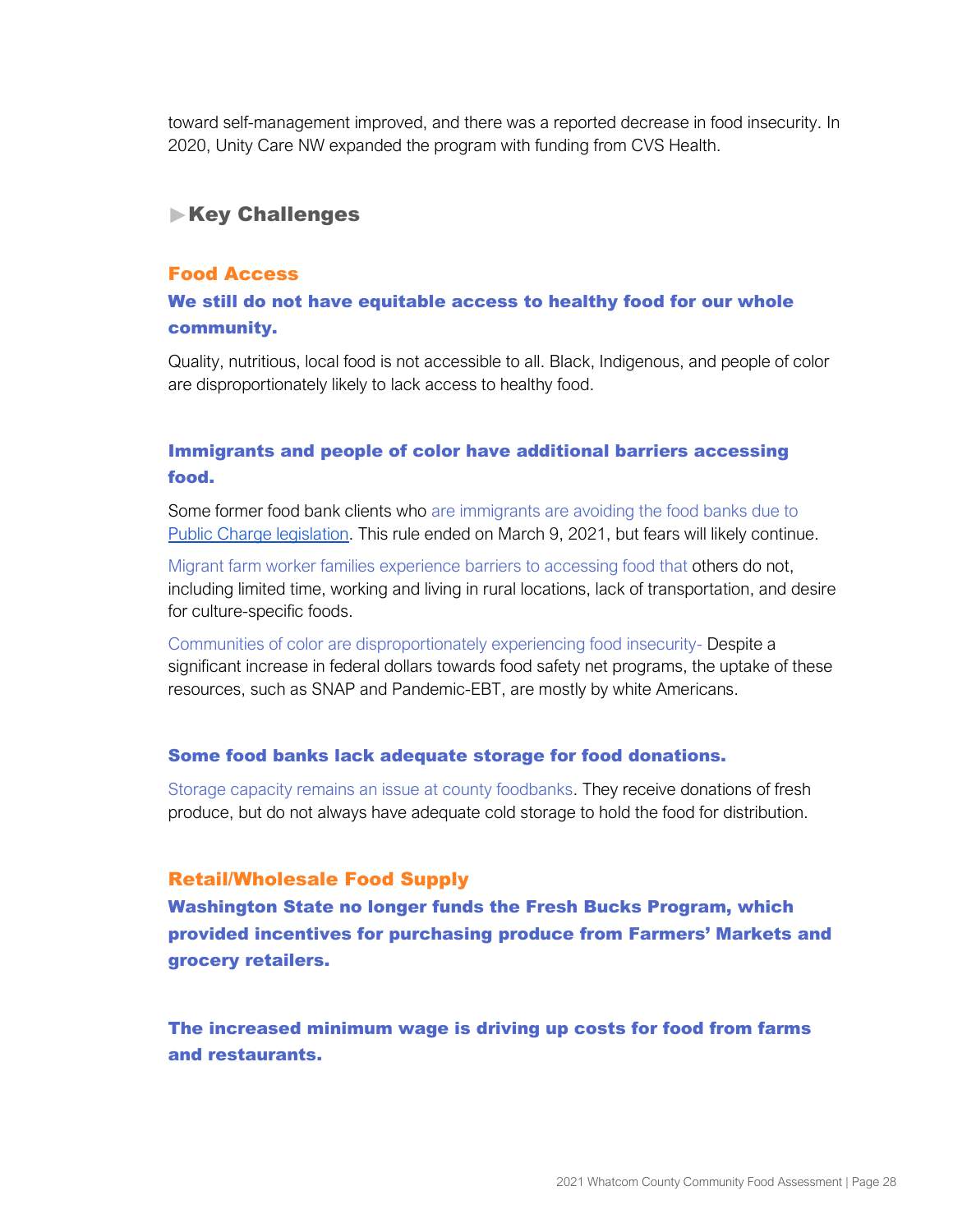#### Grocery stores have closed reducing food access in certain areas.

Several grocery stores closed around 2017, leaving gaps in food retail in Sumas, East Whatcom, and the Birchwood Neighborhood in Bellingham.

Prohibitive COVID-19 rules at the Canadian border threatened the only grocery retailer in Point Roberts.

#### Food and Nutrition Education

## People are not always willing or able to pay higher prices for local food.

While more and more people see the value of local agriculture, there is still a large gap in understanding the value of fresh and local food.

# Schools would like to do more to address food and nutrition education but lack funding.

Schools are interested in integrating food and nutrition education, but there is no money allocated specifically for nutrition education. Some school district PTAs fund Common Threads seed to table education programs.

The 2018 [Healthy Youth](https://www.askhys.net/FactSheets) Survey showed an increase in the number of 8th, 10th, and 12th grade students reporting eating fewer than 5 servings of fruits or vegetables per day.

# Current Collaborations

## Food Access

[COVID-19 Food Security Task Force](https://whatcomcf.org/food-security-task-force-and-farm-to-freezer-update/) was established under Whatcom Unified Command to increase emergency food distribution throughout the county during COVID-19. The Task Force is facilitated by the Whatcom Community Foundation, and includes about 25 organizations including Whatcom Family Farmers, Whatcom County Food Banks, the YMCA, Salvation Army, and other programs working to increase food access.

[The Farm to Freezer Program](https://whatcomcf.org/food-security-task-force-and-farm-to-freezer-update/) was conceived by the Food Security Task Force in late Spring 2020 to help local farmers whose consumer-direct and restaurant sales were severely impacted by the pandemic. Funding from WSDA Food Assistance enabled community partners – Bellingham Food Bank, Bellingham Public Schools, and Common Threads – to purchase crops from farms with disrupted markets and prepare soups and sauces in the Central Kitchen to freeze and provide to hunger relief programs in 2021.

**Tip the Scales [for Hunger Relief](https://www.bellinghamfarmers.org/blog/tip-the-scales-for-hunger-relief)** is another project funded by WSDA Food Assistance to relieve financial stress for local farmers. Bellingham Food Bank, Sustainable Connections, and Bellingham Farmers Market worked together to design a system to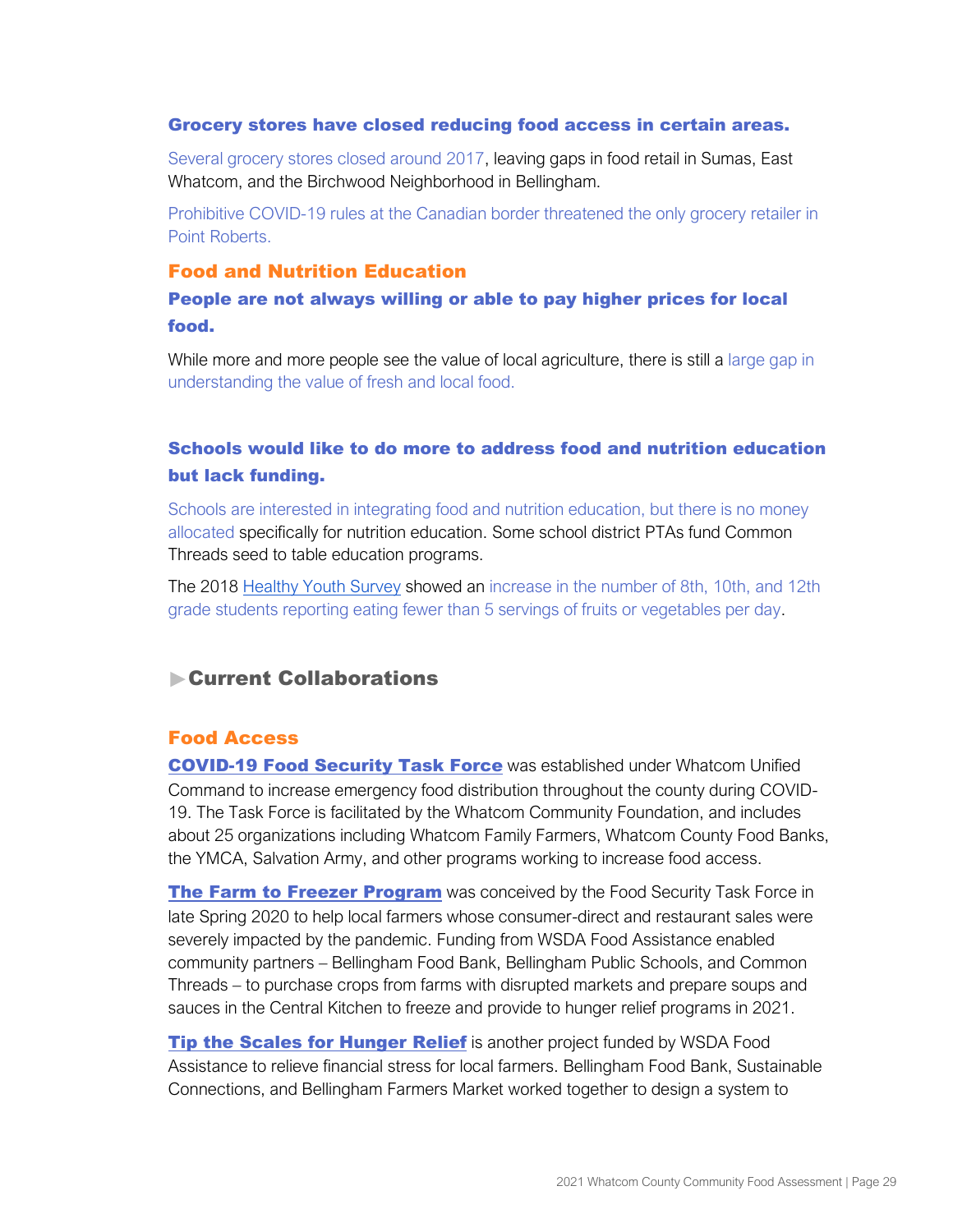purchase leftover produce from market vendors at the end of the day and distribute it to meal programs and shelters.

**[Foothills Community Food Partnership](https://foothillsfoodbank.org/foothills-community-food-partnership)** – The East Whatcom Regional Resource Center, Foothills Food Bank, Whatcom County Health Dept., Northwest Agriculture Business Center, and other partner organizations have deployed a Food Action Plan and updated the action plan in 2020.

[Christ the King Farm](https://www.ctk.church/bellingham/food-farm/) - provides produce for Food Banks, Food Pantries, Senior Centers, the Birchwood Food Desert Fighters, and other community groups.

**Summer Food Program**– In 2019, the Bellingham Food Bank partnered with the YMCA, some affordable housing communities, Christ the King Farm, the Bellingham School District, and the Whatcom County Health Department to provide food boxes and children activity programming to residents at some affordable housing developments in Bellingham.

**[Food Recovery Program](https://sustainableconnections.org/squatchfoodwaste/)** – This program run by Sustainable Connections works with restaurants and grocery stores to collect and redistribute surplus food to food banks and meal programs across the County.

**[The Birchwood Food Desert Fighters](https://www.facebook.com/groups/birchwoodfooddesertfighters/)** – continue to work for food justice in the Birchwood Neighborhood. They are a group of community members who support a produce share spot, little free food boxes, and community gardens.

## Retail/Wholesale Food Supply

**[Puget Sound Food Hub Cooperative](https://pugetsoundfoodhub.com/)** – The Northwest Agriculture Business Center supported regional food hub development which evolved into a cooperative of family farms, aggregation centers and distribution networks. PSFH enables wholesale sales by local producers to restaurants, groceries, and institutions throughout the Puget Sound region.

**Supporting Farms to Scale up Production** – Sustainable Connections, Northwest Agriculture Business Center, and Cloud Mountain Farm Center collaborated on a WSDA Specialty Crop Block Grant project to help small and mid-size Whatcom and Skagit farms scale up production and increase wholesale sales to meet the needs of institutional buyers such as school districts.

**[Eat Local First Collaborative](https://eatlocalfirst.org/elf_collaborative/)** – Sustainable Connections, Tilth Alliance and regional partners across the state worked to merge different online farm finder tools into a single easy-to-us[e](https://eatlocalfirst.org/wa-food-farm-finder/) [Washington Food & Farm Finder.](https://eatlocalfirst.org/wa-food-farm-finder/)

## Food and Nutrition Education

**Kids Cook Lunch** – Recognizing a gap in summer meal program for participants in the Kids Days of Summer at the East Whatcom Regional Resource Center, Common Threads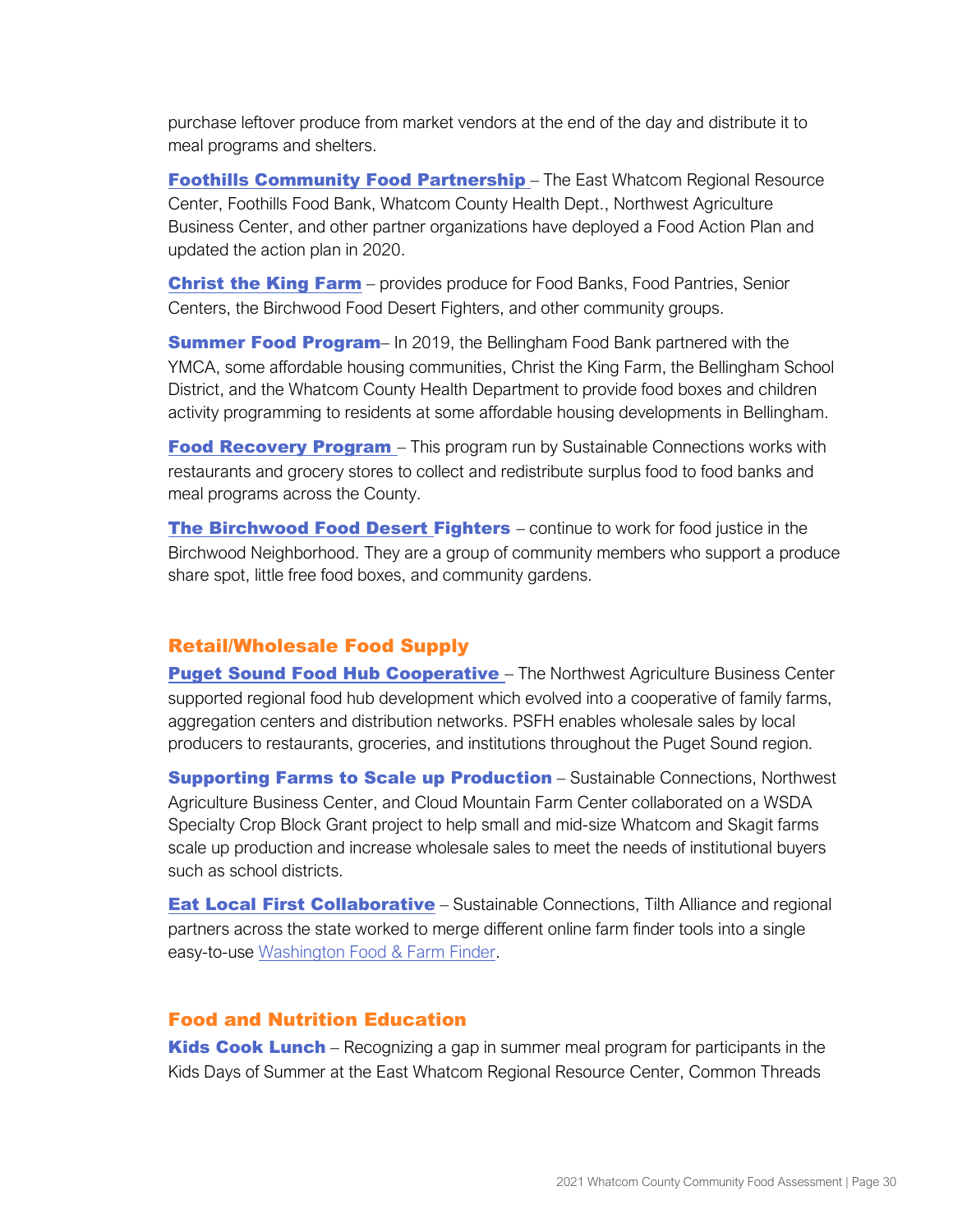Farm provides a meal prep education activity to kids. Kids get to make and eat their own nutritional lunch.

[Food to Bank On](https://eatlocalfirst.org/business-tools/food-to-bank-on/) – Sustainable Connections runs this three-year beginning farmer business training and mentorship program and the participants are paid to supply fresh produce to Whatcom County food banks.

**[Whatcom Food Network](https://whatcomfoodnetwork.org/)** is comprised of many organizations, agencies, and institutions working to strengthen the local and regional food system. WFN has provided biannual educational community forums for many years. In 2021 the Steering Committee is focusing on issues of equity, racial and social justice across the food system and revitalizing the purpose and goals of the Network.

**[Common Threads](https://commonthreadsfarm.org/) Farm** and county school districts provide experiential education for K-12 students in school gardens and cooking in the classroom. Since school has been happening online, Common Threads has offered online cooking classes. Common Threads' Americorps service members also are supporting the Farm to Freezer program and Bellingham district's food distribution during COVID-19, as well as supporting lunch and education programming at migrant farmworker camps in the Lynden area.

**[WSU SNAP Ed](https://extension.wsu.edu/whatcom/fch/snap-ed/)** has been providing nutrition and food access education for youth, families, and adults with limited incomes in schools, food banks and community settings.

**[Whatcom Farm-to-School](https://www.whatcomfarmtoschool.org/)** – This collaborative project funded by the Whatcom Community Foundation brought together school districts, food producers, and organizations across the county food system to increase local food in school meals and food education in the cafeteria, classroom, and community. The Whatcom Farm to School Support Team ended its coordination role in 2020 having achieved its primary goals.

**Whatcom Veggie RX Pilot - Unity Care NW, Sea Mar, PeaceHealth, Community** Health Plan of Washington, and The Community Food Co-op collaborated to provide nutrition classes and a \$40 voucher each month for 15 months to 180 patients who have Type II Diabetes and Food Insecurity. A significant number of patients experienced improvement in their blood sugar. Following this successful pilot test, the program has been expanded by Unity Care NW.

[We Grow](https://extension.wsu.edu/whatcom/hg/we-grow/)- WSU extension, Northwest Youth Services, and the City of Bellingham have a youth vocational and public education garden on Ellis street in Bellingham.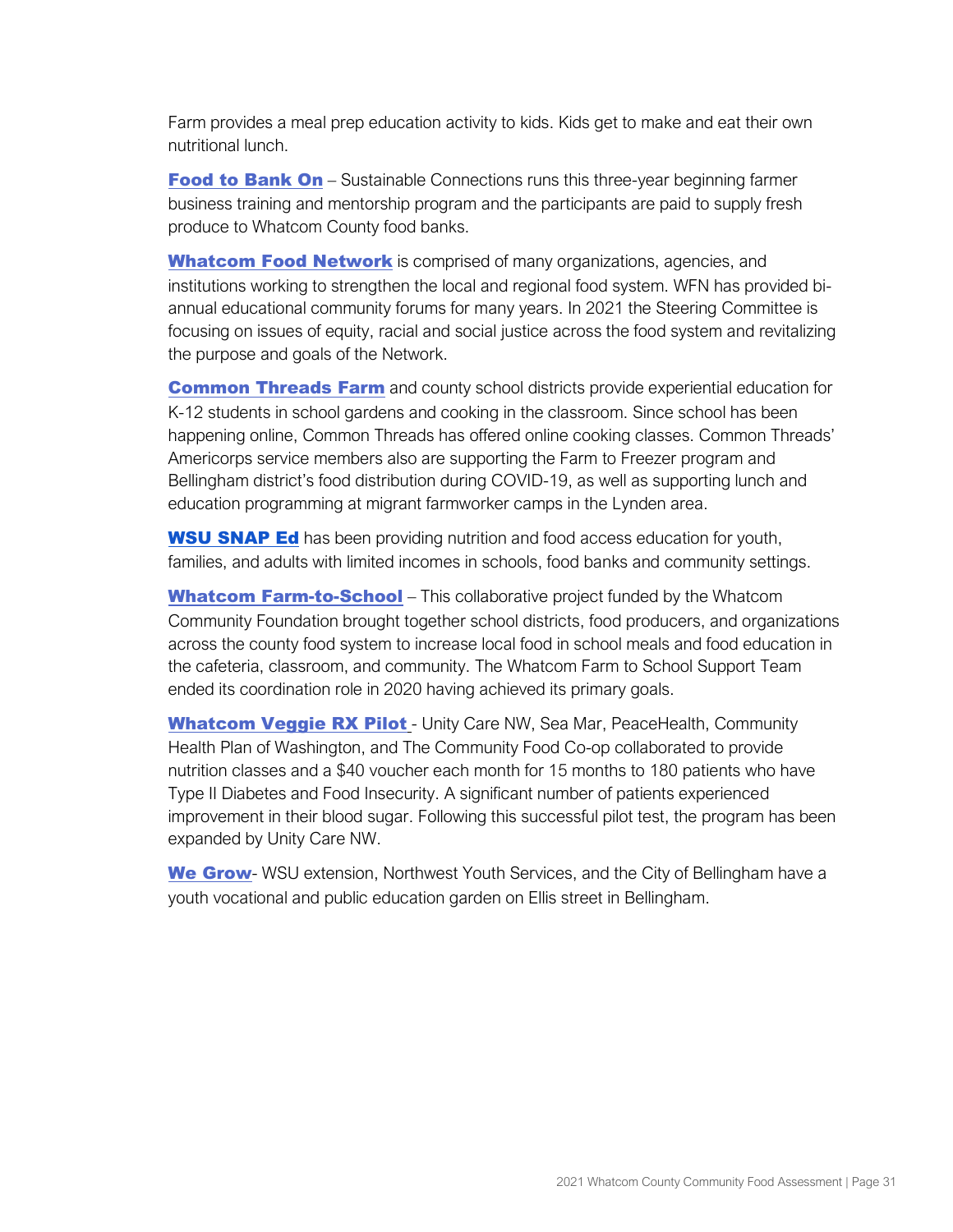# <span id="page-33-0"></span>**Waste**

Waste exists in all areas of the food system from farm runoff of animal waste, chemicals, and plastics, to excess packaging in commercial foods, to food that is not consumed and ends up in our landfills.

# **Key Developments**

# There is a growing lack of market for recyclables and it is increasingly hard to find buyers.

NW Recycling closed in February 2021 due to several factors, including diminishing incentives.

#### There is increased awareness about food waste.

#### Local efforts aim to reduce waste.

The County Clim[a](https://www.whatcomcounty.us/DocumentCenter/View/43718/2019-Whatcom-County-Community-Research-Project)te Impact Advisory Committee conducted a [Community Research Project](https://www.whatcomcounty.us/DocumentCenter/View/43718/2019-Whatcom-County-Community-Research-Project) that includes a section on waste.

Sustainable Connections' [Toward Zero Waste Campaign](https://sustainableconnections.org/programs/business-development/toward-zero-waste/) provides services to over 80 businesses.

City of Bellingham passed a [single use plastics ordinance](https://bellingham.municipal.codes/BMC/6.47.020) in July of 2021, which will impact restaurants' takeout packaging.

# **Key Challenges**

# The recycling industry is changing, making it harder to find buyers for our recyclables.

It is too expensive to recycle most materials in the U.S.

China is no longer purchasing our country's recyclables so we are finding buyers in East Asian countries. Several of these organizations are incinerating our recyclables, highlighting an ethical dilemma.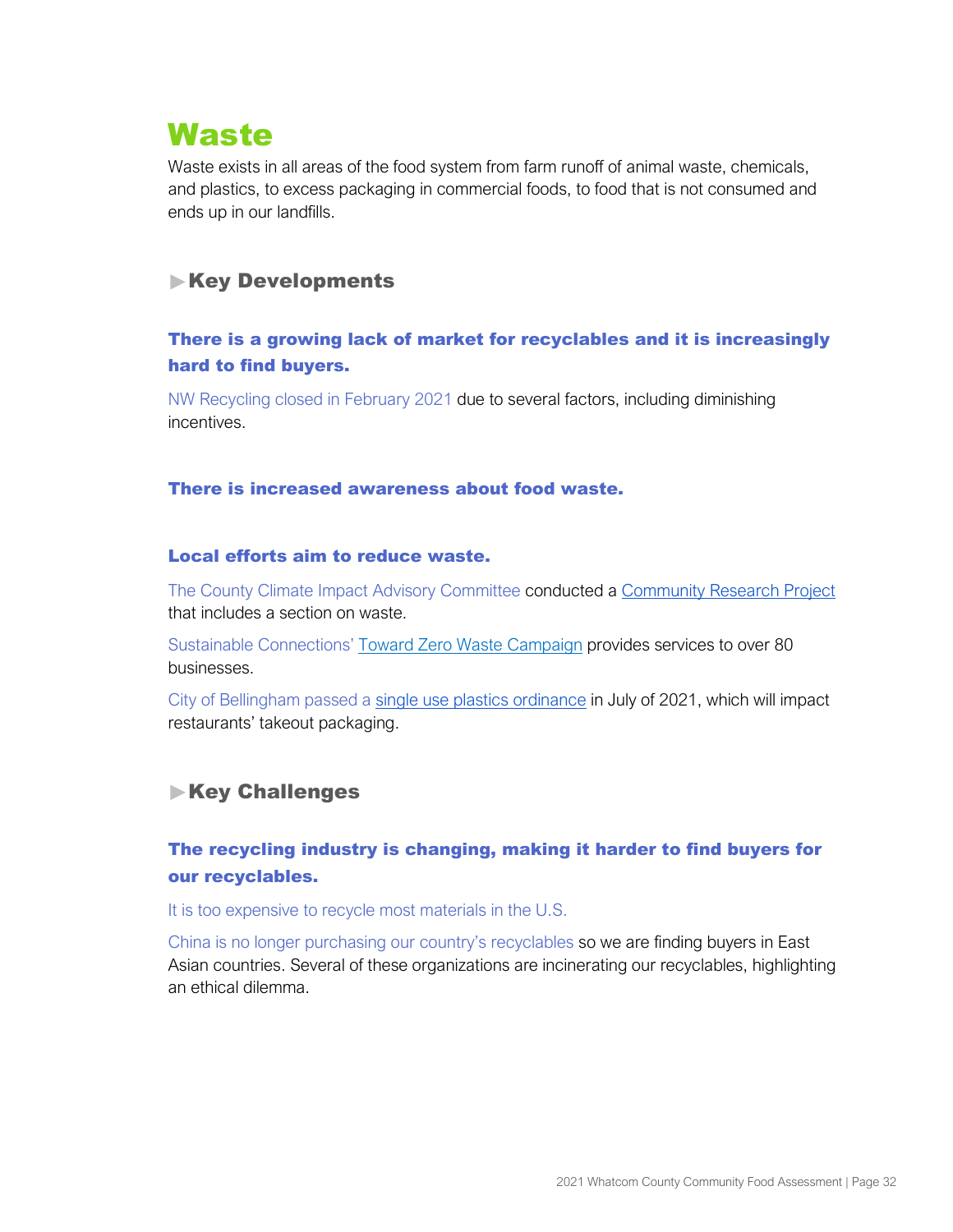# Some regulations in place to protect food safety and promote good nutrition also lead to food waste.

Some examples of regulations that increase food waste include:

- Washington State food safety rules restrict recovery of prepared food beyond the 1.5 hour hold time, after which it must be discarded.
- Health codes also prevent reusable container use at restaurants.

#### There are challenges with composting food waste.

A major challenge with composting food waste is that it frequently is contaminated with noncompostable items (e.g., plastic packaging or utensils mixed in with food), which can make a lower-quality or unusable compost product.

Many items labeled as compostable cannot actually be composted in local facilities. Even compostable service ware can sometimes be difficult to compost, so many companies do not consider it compostable.

Curbside collection of organic waste is not available in some of the rural areas of eastern Whatcom County for residents.

#### Tax breaks for food donations don't benefit small-scale farmers.

Current tax code provides a tax break for large-scale farms/food producers for donations of food to charitable organizations. The same benefit does not apply to small-scale farmers so there is less incentive to donate.

## Agricultural and fishing industries rely on many plastic products.

Some farmers and fishermen rely on a large variety and amount of plastic products on boats and farms. This includes seed trays, drip tape, mulch film, water pipes, and hoop house covers, which are difficult to recycle.

# Current Collaborations

**[Solid Waste Advisory Committee](http://www.whatcomcounty.us/613/Solid-Waste-Advisory-Committee) (SWAC) – The 11-person committee represents** a balance of interests including, but not limited to citizens, public interest groups, business, the waste management industry, and local elected public officials.

With the departure of NW Recycling, **three local companies** came together to find a solution. Sanitary Services Company will haul recyclables to Slater Road Lautenbach Recycle Park, located within the Parberry Environment Solutions' Scrap-It/ Stow-It Industrial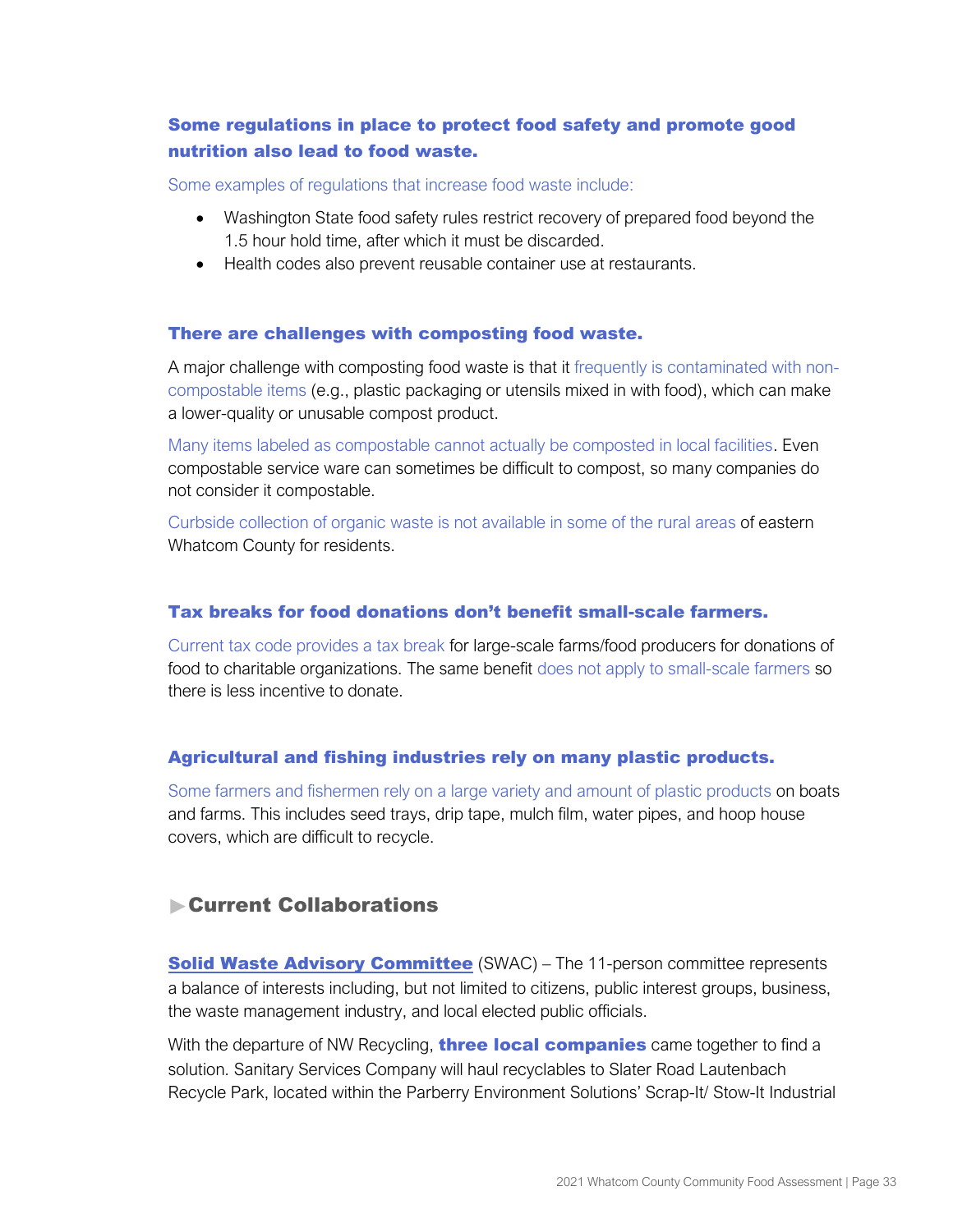Park, which will serve as the baling and transfer station. The County will continue to use a three bin, source separated recycling system, which greatly reduces risk of contamination of recyclables.

#### Commercial Waste Reduction Education and Technical Assistance –

Whatcom County continues to fund this collaborative group of organizations to support waste reduction through technical assistance and education for three audiences[:](https://sustainableconnections.org/programs/business-development/) [Sustainable Connections](https://sustainableconnections.org/programs/business-development/) an[d](http://www.ssc-inc.com/index.php) [Sanitary Service Company \(SSC\)](http://www.ssc-inc.com/index.php) provide technical assistance, audits, and education for commercial businesses; [WSU's Master](http://whatcom.wsu.edu/ch/compost.html)  [Composter/Recycler program](http://whatcom.wsu.edu/ch/compost.html) provides adult composting and recycling education, an[d](http://www.re-sources.org/programs/sustainableschools) [RE](http://www.re-sources.org/programs/sustainableschools) [Sources' Sustainable Schools progr](http://www.re-sources.org/programs/sustainableschools)am provides youth education and technical assistance for schools.